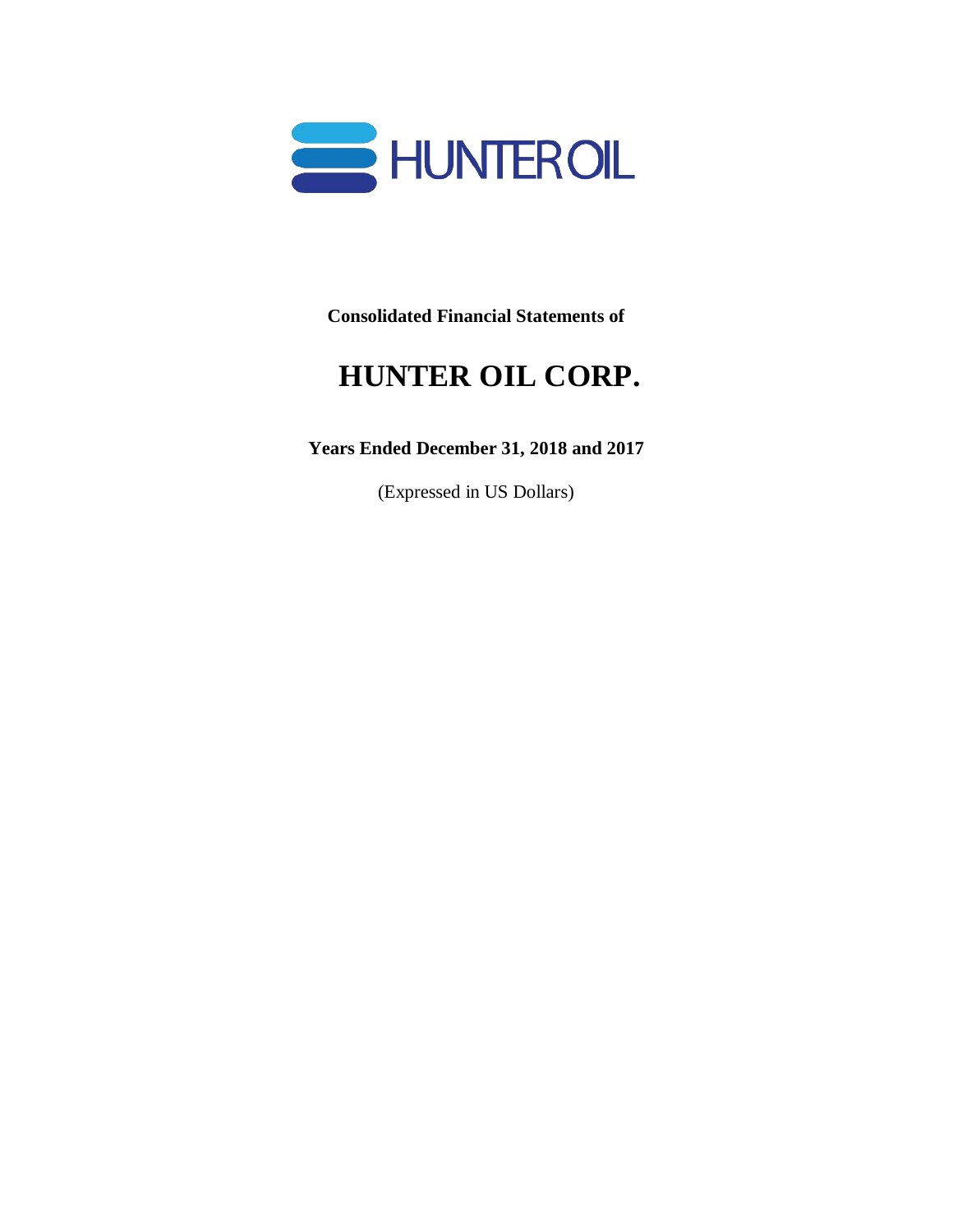

DALE MATHESON CARR-HILTON LABONTE LLP CHARTERED PROFESSIONAL ACCOUNTANTS

#### **INDEPENDENT AUDITOR'S REPORT**

To the Shareholders of Hunter Oil Corp.

#### **Opinion**

We have audited the consolidated financial statements of Hunter Oil Corp. (the "Company"), which comprise the consolidated balance sheets as at December 31, 2018 and 2017, and the consolidated statements of operations and comprehensive loss, changes in shareholders' equity and cash flows for the years then ended, and notes to the consolidated financial statements, including a summary of significant accounting policies (collectively referred to as the "financial statements").

In our opinion, the accompanying financial statements present fairly, in all material respects, the financial position of the Company as at December 31, 2018 and 2017, and its financial performance and its cash flows for the years then ended in accordance with International Financial Reporting Standards.

#### **Basis for Opinion**

We conducted our audit in accordance with Canadian generally accepted auditing standards. Our responsibilities under those standards are further described in the *Auditor's Responsibilities for the Audit of the Financial Statements* section of our report. We are independent of the Company in accordance with the ethical requirements that are relevant to our audit of the financial statements in Canada, and we have fulfilled our other ethical responsibilities in accordance with these requirements. We believe that the audit evidence we have obtained is sufficient and appropriate to provide a basis for our opinion.

#### **Other Information**

Management is responsible for the other information. The other information comprises the information included in Management's Discussion and Analysis.

Our opinion on the financial statements does not cover the other information and we do not express any form of assurance conclusion thereon.

In connection with our audit of the financial statements, our responsibility is to read the other information identified above and, in doing so, consider whether the other information is materially inconsistent with the financial statements or our knowledge obtained in the audit, or otherwise appears to be materially misstated. If, based on the work we have performed, we conclude that there is a material misstatement of this other information, we are required to report that fact. We have nothing to report in this regard.

#### **Responsibilities of Management and Those Charged with Governance for the Financial Statements**

Management is responsible for the preparation and fair presentation of the financial statements in accordance with International Financial Reporting Standards, and for such internal control as management determines is necessary to enable the preparation of financial statements that are free from material misstatement, whether due to fraud or error.

In preparing the financial statements, management is responsible for assessing the Company's ability to continue as a going concern, disclosing, as applicable, matters related to going concern and using the going concern basis of accounting unless management either intends to liquidate the Company or to cease operations, or has no realistic alternative but to do so.

Those charged with governance are responsible for overseeing the Company's financial reporting process.

#### **Auditor's Responsibilities for the Audit of the Financial Statements**

Our objectives are to obtain reasonable assurance about whether the financial statements as a whole are free from material misstatement, whether due to fraud or error, and to issue an auditor's report that includes our opinion. Reasonable assurance is a high level of assurance, but is not a guarantee that an audit conducted in accordance with Canadian generally accepted auditing standards will always detect a material misstatement when it exists.

An independent firm associated with<br>Moore Stephens International Limited **MOORE STEPHENS**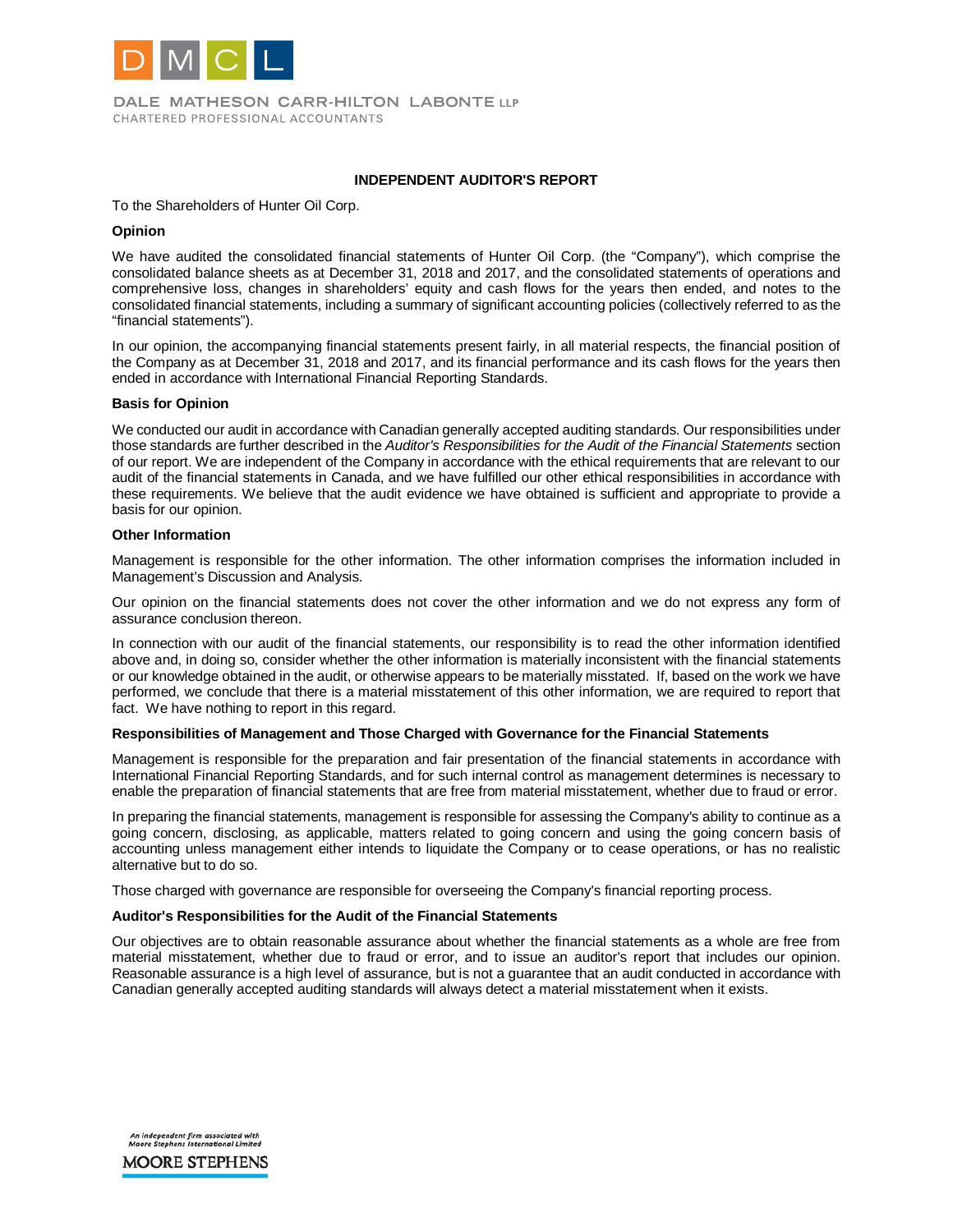Misstatements can arise from fraud or error and are considered material if, individually or in the aggregate, they could reasonably be expected to influence the economic decisions of users taken on the basis of these financial statements. As part of an audit in accordance with Canadian generally accepted auditing standards, we exercise professional judgment and maintain professional skepticism throughout the audit. We also:

- Identify and assess the risks of material misstatement of the financial statements, whether due to fraud or error, design and perform audit procedures responsive to those risks, and obtain audit evidence that is sufficient and appropriate to provide a basis for our opinion. The risk of not detecting a material misstatement resulting from fraud is higher than for one resulting from error, as fraud may involve collusion, forgery, intentional omissions, misrepresentations, or the override of internal control.
- Obtain an understanding of internal control relevant to the audit in order to design audit procedures that are appropriate in the circumstances, but not for the purpose of expressing an opinion on the effectiveness of the Company's internal control.
- Evaluate the appropriateness of accounting policies used and the reasonableness of accounting estimates and related disclosures made by management.
- Conclude on the appropriateness of management's use of the going concern basis of accounting and based on the audit evidence obtained, whether a material uncertainty exists related to events or conditions that may cast significant doubt on the Company's ability to continue as a going concern. If we conclude that a material uncertainty exists, we are required to draw attention in our auditor's report to the related disclosures in the financial statements or, if such disclosures are inadequate, to modify our opinion. Our conclusions are based on the audit evidence obtained up to the date of our auditor's report. However, future events or conditions may cause the Company to cease to continue as a going concern.
- Evaluate the overall presentation, structure and content of the financial statements, including the disclosures, and whether the financial statements represent the underlying transactions and events in a manner that achieves fair presentation.

We communicate with those charged with governance regarding, among other matters, the planned scope and timing of the audit and significant audit findings, including any significant deficiencies in internal control that we identify during our audit.

We also provide those charged with governance with a statement that we have complied with relevant ethical requirements regarding independence, and to communicate with them all relationships and other matters that may reasonably be thought to bear on our independence, and where applicable, related safeguards.

The engagement partner on the audit resulting in this independent auditor's report is David Goertz*.*

 $MC<sub>2</sub>$ 

**DALE MATHESON CARR-HILTON LABONTE LLP CHARTERED PROFESSIONAL ACCOUNTANTS Vancouver, BC** 

April 8, 2019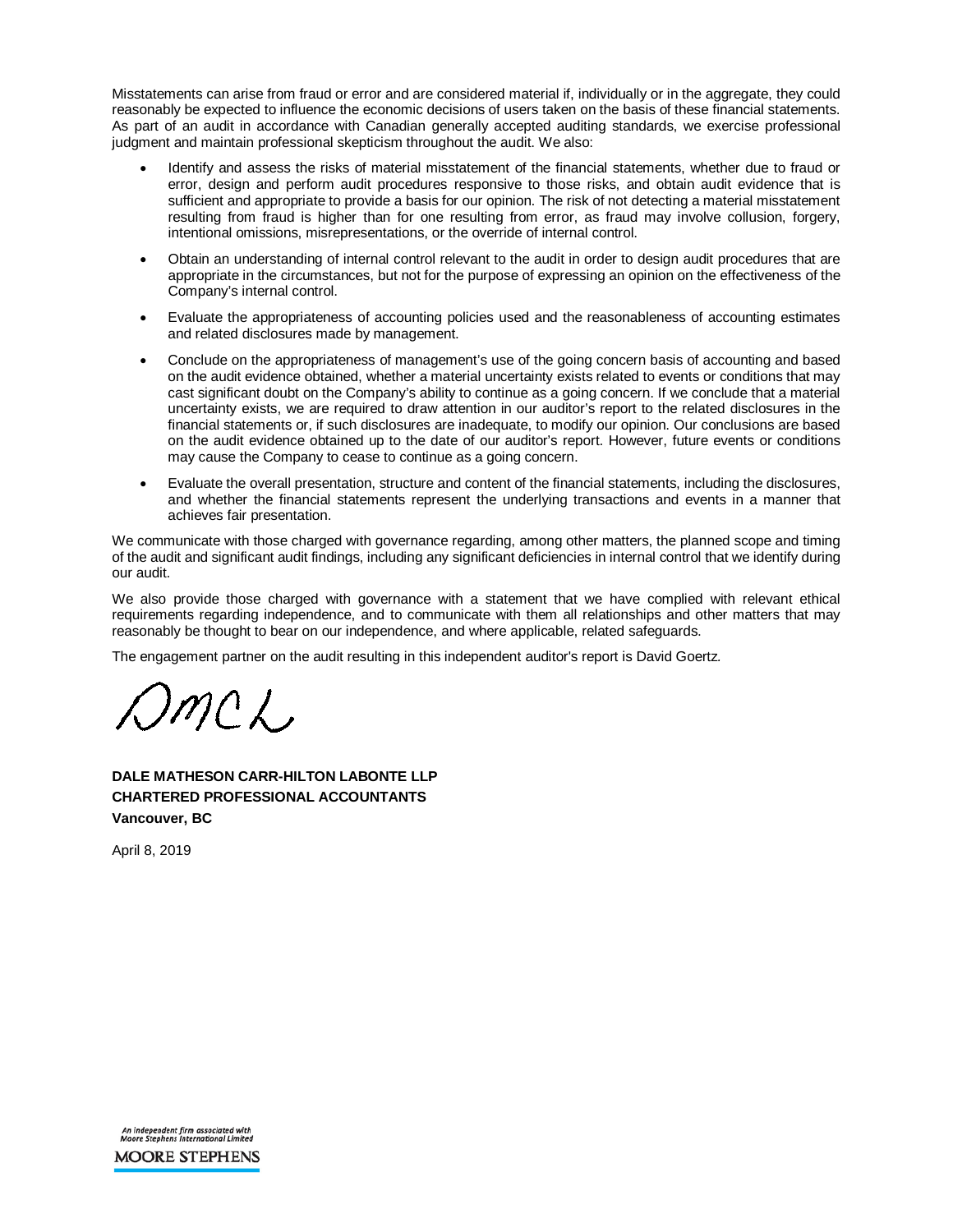#### Consolidated Balance Sheets

(all amounts expressed in thousands of US dollars)

|                                            |              |               | As of December 31, | As of December 31, |
|--------------------------------------------|--------------|---------------|--------------------|--------------------|
|                                            | <b>Notes</b> |               | 2018               | 2017               |
| Assets                                     |              |               |                    |                    |
| Current assets                             |              |               |                    |                    |
| Cash                                       |              | \$            | 1,717              | \$<br>75           |
| Receivables                                | 7            |               | 27                 | 110                |
| Prepaid expenses and other deposits        |              |               | 33                 | 138                |
| Total current assets                       |              |               | 1,777              | 323                |
| Non-current assets                         |              |               |                    |                    |
| Exploration and evaluation assets          | 9            |               |                    | 180                |
| Property and equipment, net                | 10           |               |                    | 33,493             |
| Other long-term assets                     | $8\,$        |               | 130                |                    |
| Restricted cash                            | 6            |               | 25                 | 2,342              |
| Total non-current assets                   |              |               | 155                | 36,015             |
| <b>Total Assets</b>                        |              | $\mathcal{S}$ | 1,932              | \$<br>36,338       |
| Liabilities and Shareholders' Equity       |              |               |                    |                    |
| <b>Current liabilities</b>                 |              |               |                    |                    |
| Accounts payable                           |              | \$            | 103                | \$<br>1,025        |
| Accrued liabilities                        | 11           |               | 59                 | 100                |
| Asset retirement obligations               | 12           |               |                    | 349                |
| Total current liabilities                  |              |               | 162                | 1,474              |
| Asset retirement obligations               | 12           |               | $\blacksquare$     | 12,751             |
| <b>Total liabilities</b>                   |              |               | 162                | 14,225             |
| Shareholders' equity                       |              |               |                    |                    |
| Share capital                              | 14           |               | 111,816            | 126,626            |
| Contributed surplus                        |              |               | 9,507              | 9,256              |
| Accumulated deficit                        |              |               | (119, 553)         | (113,769)          |
| Total shareholders' equity                 |              |               | 1,770              | 22,113             |
| Total Liabilities and Shareholders' Equity |              | \$            | 1,932              | \$<br>36,338       |

Going Concern (See Note 2)

Approved by the Board of Directors:

/s/ *Srinivas Polishetty /s/ Andrew Hromyk* **Srinivas Polishetty** Andrew Hromyk<br>Director **Director** Director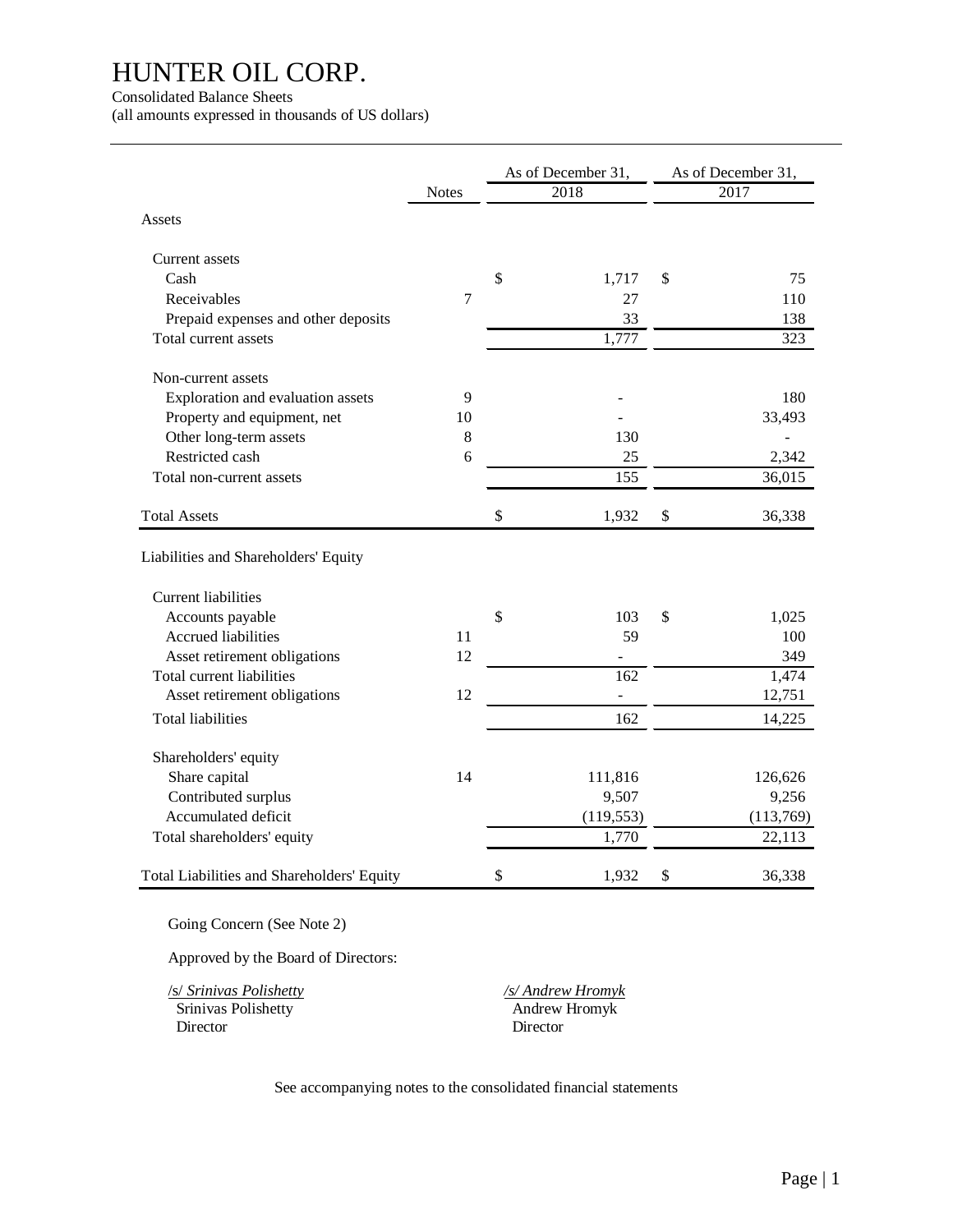Consolidated Statements of Operations and Comprehensive Loss

(all amounts expressed in thousands of US dollars)

|                                                            |              |               | <b>Year Ended</b><br>December 31, |           |
|------------------------------------------------------------|--------------|---------------|-----------------------------------|-----------|
|                                                            | <b>Notes</b> | 2018          |                                   | 2017      |
|                                                            |              |               |                                   |           |
| Expenses                                                   |              |               |                                   |           |
| General and administrative                                 | 21           | \$<br>381     | \$                                | 337       |
| Management fees and consulting                             |              | 360           |                                   | 573       |
| Interest expense                                           |              | 54            |                                   |           |
| Stock-based compensation                                   |              | 200           |                                   |           |
| Foreign currency translation loss                          |              | 60            |                                   | 6         |
| Total expenses                                             |              | 1,055         |                                   | 916       |
| Net loss from continuing operations                        |              | (1,055)       |                                   | (916)     |
| <b>Discontinued Operations</b>                             | 17           | (4,661)       |                                   | (2,270)   |
| Net loss and comprehensive loss for the year               |              | \$<br>(5,716) | \$                                | (3,186)   |
| Loss per share continuing operations - basic and diluted   |              | \$<br>(0.09)  | \$                                | (0.11)    |
| Loss per share discontinued operations - basic and diluted |              | (0.38)        |                                   | (0.28)    |
| Total                                                      |              | \$<br>(0.47)  | \$                                | (0.39)    |
| Weighted average number of shares outstanding              |              | 12,144,515    |                                   | 8,070,871 |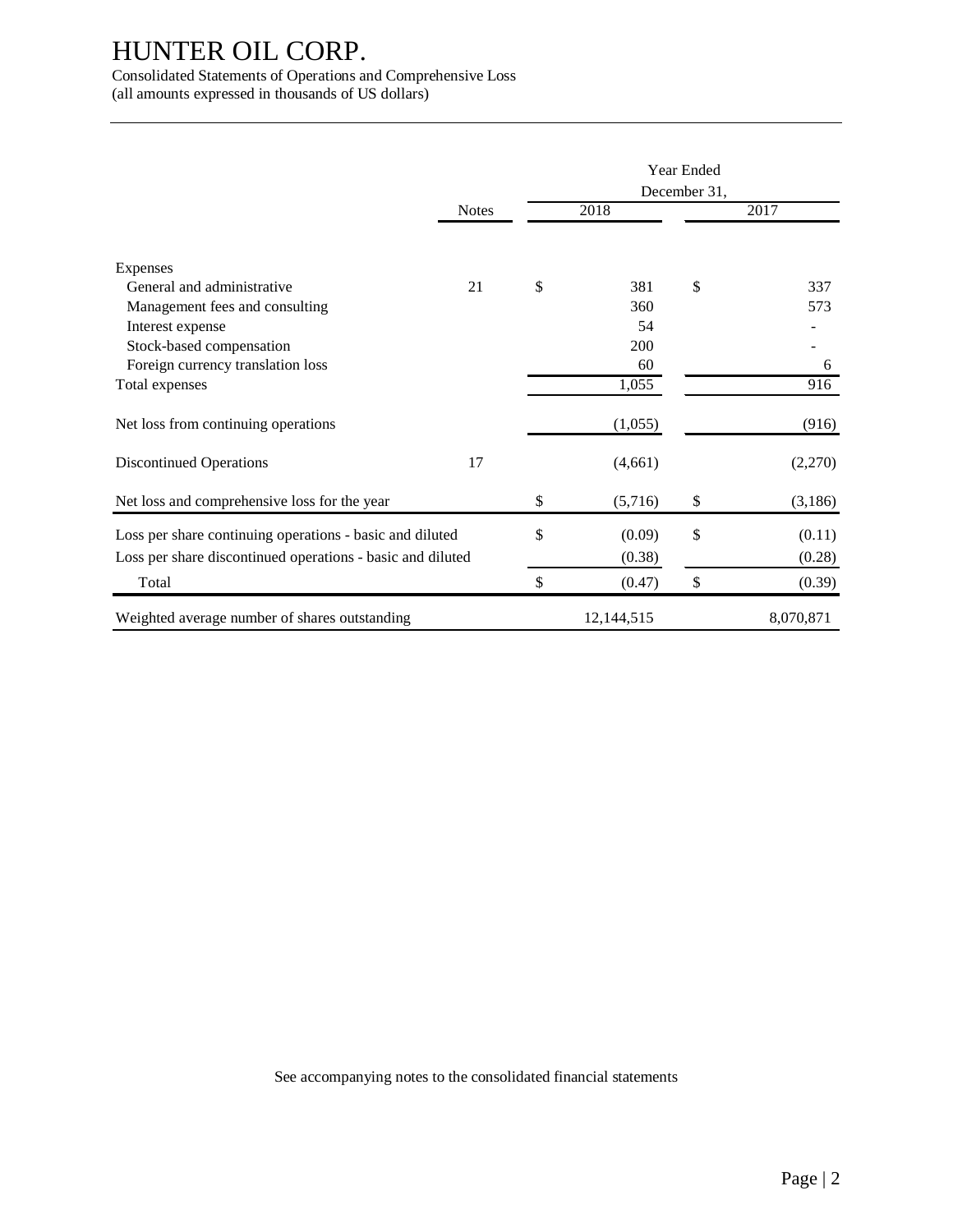Consolidated Statements of Shareholders' Equity (all amounts expressed in thousands of US dollars)

|                                                       | Number of Common Shares      |           |      | December 31, |               |            |
|-------------------------------------------------------|------------------------------|-----------|------|--------------|---------------|------------|
|                                                       | December 31,<br>2018<br>2017 |           | 2018 |              |               | 2017       |
|                                                       |                              |           |      |              |               |            |
| <b>Total Shareholders' Equity, beginning balances</b> |                              |           | \$   | 22,113       | <sup>\$</sup> | 25,301     |
| <b>Equity Instruments (Common Shares)</b>             |                              |           |      |              |               |            |
| Balance, January 1                                    | 8,070,871                    | 8,070,871 |      | 126,626      |               | 126,628    |
| Issued stock, no par value                            | 5,000,000                    |           |      | 1,540        |               |            |
| Issued stock from exercise of options, no par value   | 190,000                      |           |      | 226          |               |            |
| Offering costs                                        |                              |           |      |              |               | (2)        |
| Return of capital                                     |                              |           |      | (16, 576)    |               |            |
| Balance, December 31                                  | 13,260,871                   | 8,070,871 |      | 111,816      |               | 126,626    |
| <b>Contributed Surplus</b>                            |                              |           |      |              |               |            |
| Balance, January 1                                    |                              |           |      | 9,256        |               | 9,256      |
| Fair value of stock option grants                     |                              |           |      | 732          |               |            |
| Issued stock from exercise of options                 |                              |           |      | (110)        |               |            |
| Fair value of stock options settled for cash          |                              |           |      | (371)        |               |            |
| Balance, December 31                                  |                              |           |      | 9,507        |               | 9,256      |
| <b>Accumulated Deficit</b>                            |                              |           |      |              |               |            |
| Balance, January 1                                    |                              |           |      | (113,769)    |               | (110, 583) |
| Repurchase of stock options (Note 15)                 |                              |           |      | (68)         |               |            |
| Net loss                                              |                              |           |      | (5,716)      |               | (3,186)    |
| Balance, December 31                                  |                              |           |      | (119, 553)   |               | (113,769)  |
|                                                       |                              |           |      |              |               |            |
| <b>Total Shareholders' Equity, ending balances</b>    |                              |           | \$   | 1,770        | \$            | 22,113     |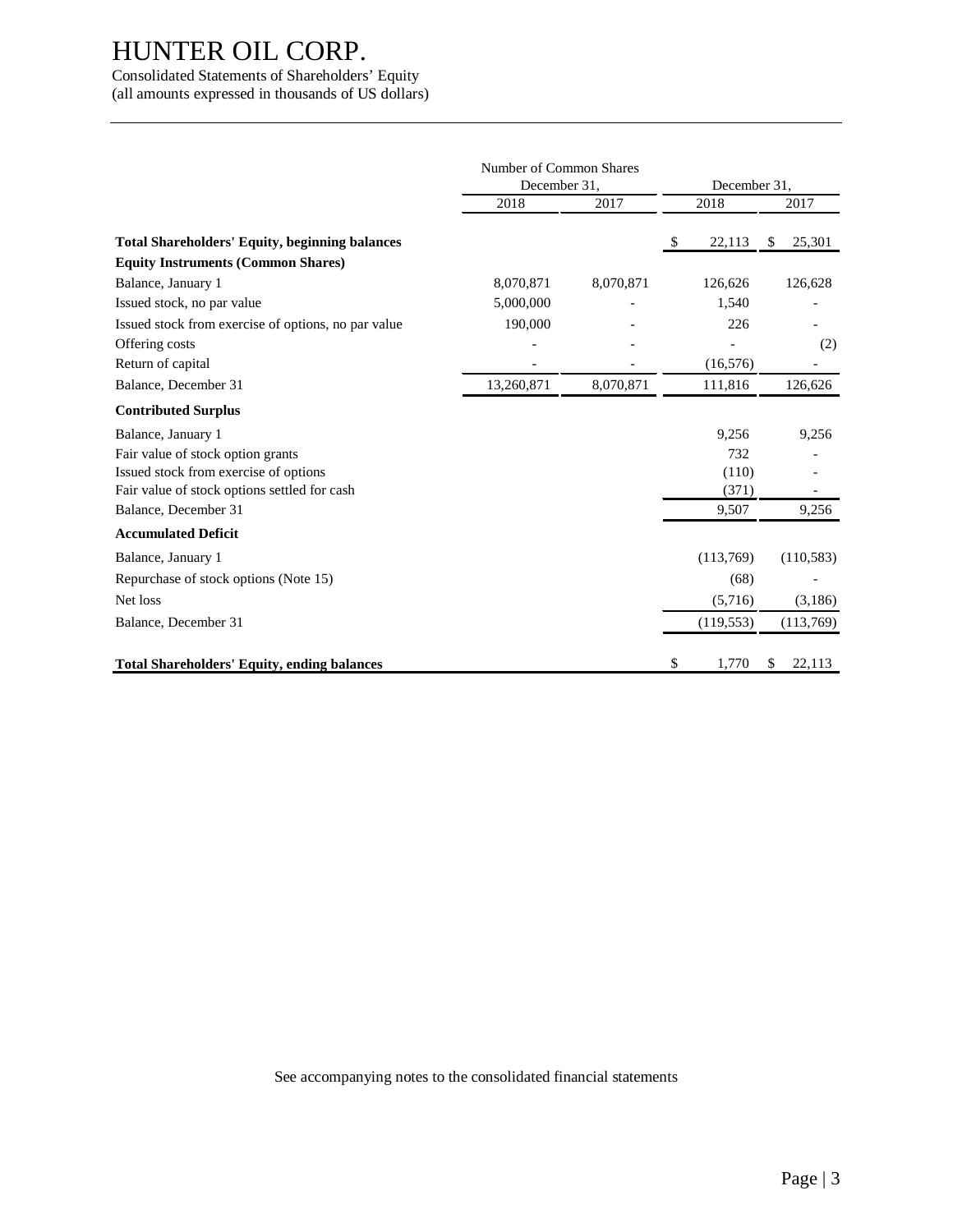#### Consolidated Statements of Cash Flows (all amounts expressed in thousands of US dollars)

|                                                                           | Year Ended   |           |    |         |
|---------------------------------------------------------------------------|--------------|-----------|----|---------|
|                                                                           | December 31, |           |    |         |
|                                                                           |              | 2018      |    | 2017    |
| Cash provided by (used in):                                               |              |           |    |         |
| Operating activities                                                      |              |           |    |         |
| Net loss for the period from continuing operations                        | \$           | (1,055)   | \$ | (916)   |
| Add (deduct) non-cash items:                                              |              |           |    |         |
| Foreign currency translation loss                                         |              | 60        |    | 6       |
| Stock-based compensation                                                  |              | 200       |    |         |
| Total non-cash items                                                      |              | (795)     |    | (910)   |
| Asset retirement expenditures                                             |              |           |    |         |
| Changes in working capital (Note 20)                                      |              | (385)     |    | 634     |
| Cash used in operations - continuing operations                           |              | (1,180)   |    | (276)   |
| Cash used in operations - discontinued operations                         |              | (3,266)   |    | (1,002) |
|                                                                           |              | (4, 446)  |    | (1,278) |
| Investing activities                                                      |              |           |    |         |
| Investing in other long-term assets                                       |              | (130)     |    |         |
| Proceeds on sale of discontinued operations                               |              | 21,547    |    |         |
|                                                                           |              |           |    |         |
| Cash provided by (used in) investing activities - continuing operations   |              | 21,417    |    |         |
| Cash provided by (used in) investing activities - discontinued operations |              |           |    | (148)   |
|                                                                           |              | 21,417    |    | (148)   |
| Financing activities                                                      |              |           |    |         |
| Proceeds from private placement funding                                   |              | 1,540     |    |         |
| Proceeds of stock options                                                 |              | 116       |    |         |
| Capital distribution                                                      |              | (16, 546) |    |         |
| Offering costs on private placement funding                               |              |           |    | (2)     |
| Cash used in financing activities - continuing operations                 |              | (14,890)  |    | (2)     |
| Cash provided by financing activities - discontinued operations           |              | (439)     |    | 453     |
|                                                                           |              | (15, 329) |    | 451     |
| Change in cash and cash equivalents                                       |              | 1,642     |    | (975)   |
| Cash and cash equivalents, beginning                                      |              | 75        |    | 1,050   |
|                                                                           |              |           |    |         |
| Cash and cash equivalents, ending                                         | \$           | 1,717     | \$ | 75      |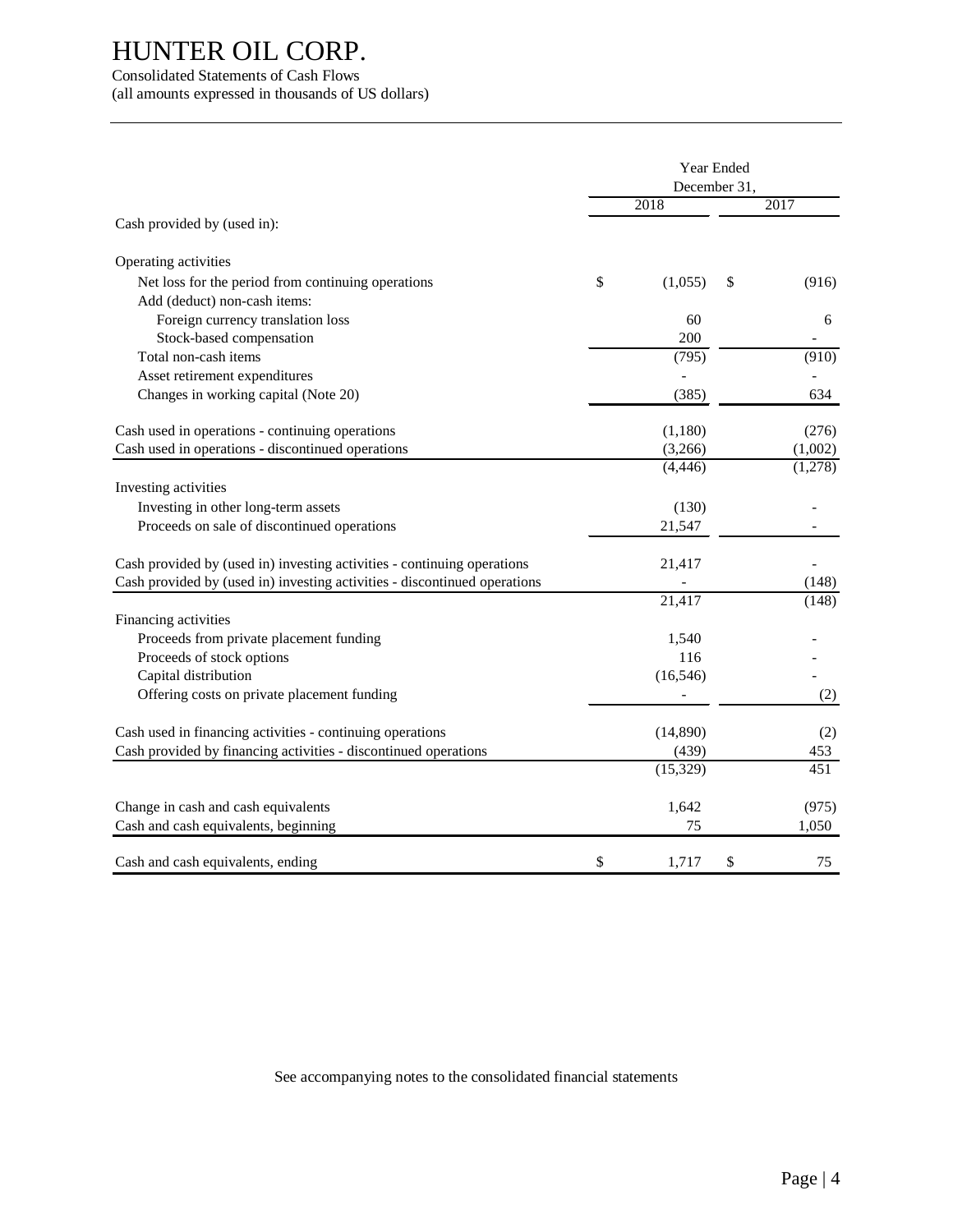#### **1. Reporting Entity and Description of Business**

Hunter Oil Corp. (the "Company") is incorporated in British Columbia, Canada and is engaged in the business of acquiring and developing crude oil and natural gas properties. On August 31, 2018, the Company disposed all of its operations in oil and gas production (Note 17). The Company is currently evaluating potential interests in oil and gas properties and other business opportunities in the oil and gas industry.

Common shares of the Company are listed on the TSX Venture Exchange ("TSX-V") under the symbol "HOC" and quoted on the OTC Markets Group ("OTCQX") under the symbol "HOILF". The Company's head office and registered and records office is located at Suite 940, 1040 West Georgia Street, Vancouver, British Columbia, V6E 4H1 Canada.

## **2. Liquidity and Going Concern**

These consolidated financial statements are prepared on the basis that the Company will continue to operate as a going concern, which assumes that the Company will be able to realize its assets and discharge its liabilities in the normal course of business for the twelve-month period following the date of these consolidated financial statements. The Company has working capital of \$1.6 million as at December 31, 2018.

Although the Company has no current operations nor operating remaining assets, other than cash, the board of directors is actively seeking a transaction(s) whereby it will continue as a going concern. The proposed business of the Company involves a high degree of risk and there is no assurance that the Company will identify an appropriate business for acquisition or investment, and even if so identified, it may not be able to finance such an acquisition or investment within the requisite period. Additional funds will be required to enable the Company to pursue such an initiative and the Company may be unable to obtain such financing on terms which are satisfactory to it. Furthermore, there is no assurance that the business will be profitable. These factors indicate the existence of a material uncertainty that may cast doubt about the Company's ability to continue as a going concern. These consolidated financial statements do not reflect the adjustments to the carrying values of assets and liabilities and the reported expenses and balance sheet classifications that would be necessary were the going concern assumption deemed to be inappropriate. These adjustments could be material.

#### **3. Basis of Presentation and Significant Accounting Policies**

a) **Statement of Compliance** - These consolidated financial statements are prepared in accordance with International Financial Reporting Standards ("IFRS") as issued by the International Accounting Standards Board ("IASB") and interpretations of the International Financial Reporting Interpretations Committee ("IFRIC"). The consolidated financial statements have been prepared under the historical cost convention, except for financial assets and liabilities classified as fair value through profit or loss or fair value through other comprehensive loss. The accounting policies set out in this note have been applied in preparing the consolidated financial statements for the years ended December 31, 2018 and 2017. These financial statements were approved and authorized for issuance by the Board of Directors on April 8, 2019.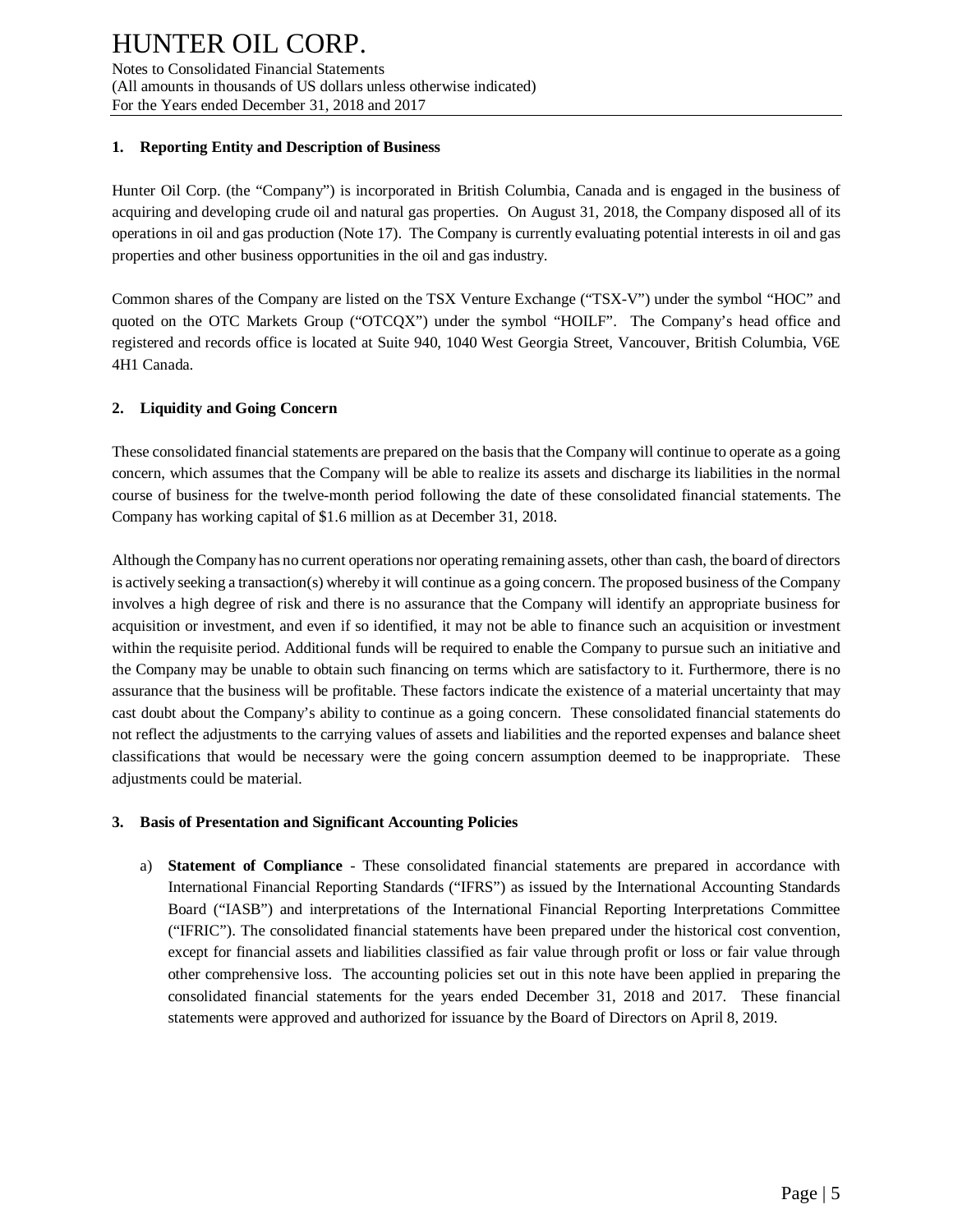#### **3. Basis of Presentation and Significant Accounting Policies (cont'd)**

#### b) **Basis of Presentation**

- i. **Functional and Presentation Currency**  These consolidated financial statements are presented in United States dollars, unless otherwise indicated. Items included in the consolidated financial statements of each of the Company's entities are measured using the currency of the primary economic environment in which the entity operates (the "functional currency"). The functional currency the United States dollar.
- ii. **Reclassifications –** Certain reclassifications have been made to the December 31, 2017, consolidated financial statements to conform to the current year presentation. These reclassifications had no effect on previously reported accumulated deficit.
- c) **Basis of Measurement and Estimation Uncertainty -** The timely preparation of the consolidated financial statements requires management to make estimates and assumptions that affect the application of accounting policies and the reported amounts of assets and liabilities and the disclosure of contingencies at the date of the consolidated financial statements, and the amount of revenues and expenses (Note 4). Accordingly, actual results may differ from these estimates.
- d) **Principles of Consolidation and Presentation -** The consolidated financial statements of the Company include the financial information of Hunter Oil Corp. (the "Parent Company") and its wholly-owned subsidiaries. The following table lists the Company's principal operating subsidiaries, their jurisdiction of incorporation and its percentage ownership as of the date of this report:

| <b>Subsidiary Name</b>         | <b>Jurisdiction</b> | Ownership 2018 | Ownership 2017 |
|--------------------------------|---------------------|----------------|----------------|
| Hunter Oil Management Corp.    | Florida, USA        | 100%           | 100%           |
| Hunter Ventures Corp.          | Delaware, USA       | 100%           | 100%           |
| Hunter Oil Resources Corp.     | Delaware, USA       | 100%           | 100%           |
| Hunter Oil Production Corp.    | Florida, USA        | 100%           | 100%           |
| Ridgeway Arizona Oil Corp. (1) | Arizona, USA        | 0%             | 100%           |
| EOR Operating Company (1)      | Texas, USA          | 0%             | 100%           |
| Milnesand Minerals Inc. (2)    | Delaware, USA       | 100%           | 100%           |
| Chaveroo Minerals Inc. (2)     | Delaware, USA       | 100%           | 100%           |
| Hunter Ranch Corp.             | Delaware, USA       | 100%           | 100%           |

- (1) Results of discontinued operations included to August 31, 2018 (See Note 17). Subsidiaries sold as disposal of discontinued operations.
- (2) Results of discontinued operations. Assets and liabilities of each subsidiary sold as part of discontinued operations (See Note 17).

Intercompany balances and transactions are eliminated upon consolidation.

e) **Foreign Currency Translation** - Foreign currency transactions are translated into the functional currency using the exchange rates that are prevailing at the dates of the transaction. Generally, foreign exchange gains and losses resulting from the settlement of foreign currency transactions and from the translation at year end exchange rates for monetary assets and liabilities denominated in currencies other than the entities functional currency are recognized in the statement of operations. Revenues and expenses are translated at average exchange rates prevailing during the period.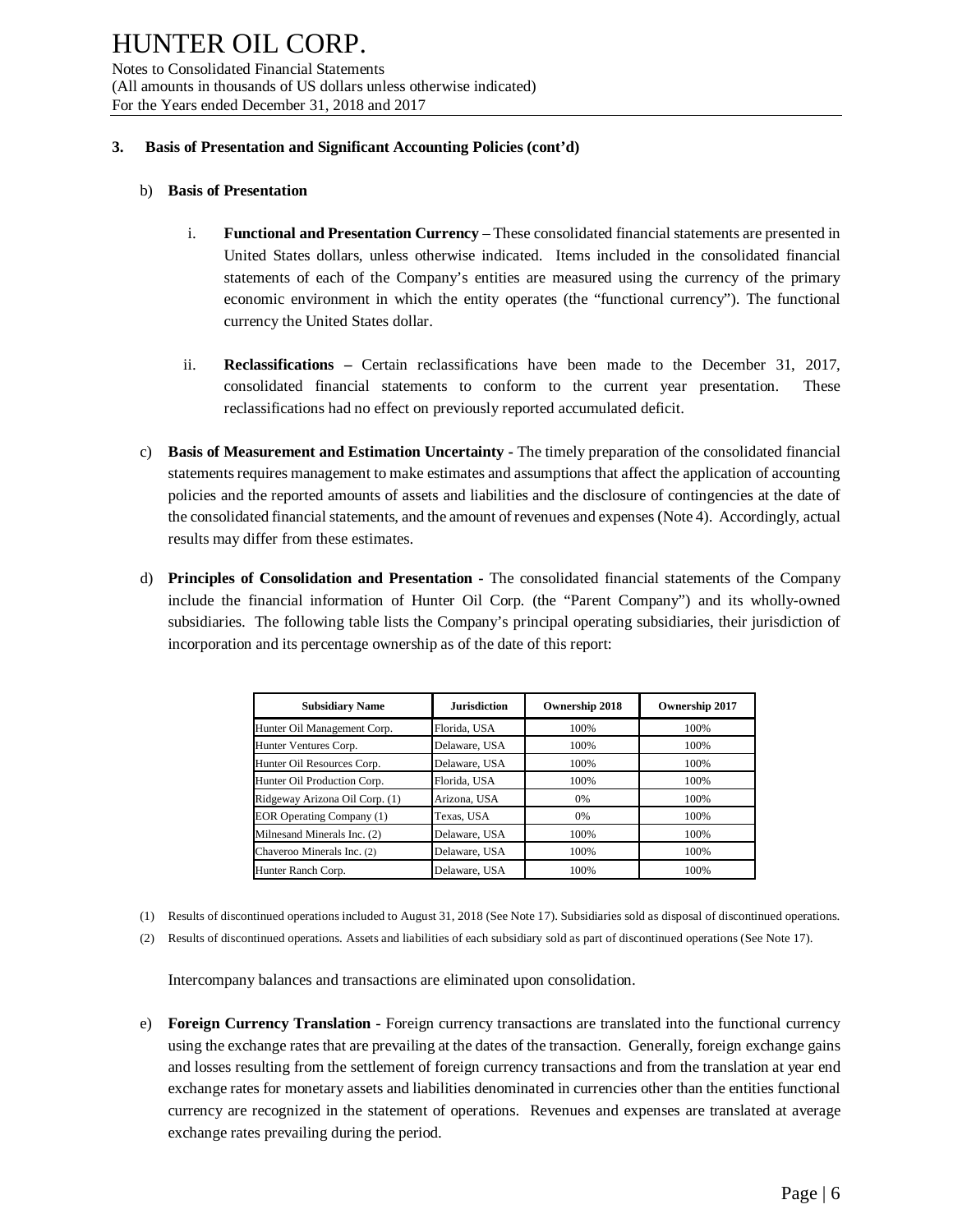Notes to Consolidated Financial Statements (All amounts in thousands of US dollars unless otherwise indicated) For the Years ended December 31, 2018 and 2017

#### **3. Basis of Presentation and Significant Accounting Policies (cont'd)**

- f) **Revenue from Contracts with Customers -** The Company has adopted IFRS 15, Revenue from Contracts with Customers ("IFRS 15") effective January 1, 2018 under the modified retrospective approach with a practical expedient that allows the Company to avoid re-considering the accounting for any sales contracts that were completed prior to the adoption date and were previously accounted for under IAS 18. IFRS 15 outlines the principles that must be applied to measure and recognize revenue and the related cash flows. Revenue is recognized at an amount that reflects the consideration to which the entity expects to be entitled in exchange for transferring goods or services to a customer. The principles in IFRS 15 are applied using the following five steps:
	- a. Identify the contract(s) with a customer.
	- b. Identify the performance obligation in the contract.
	- c. Determine the transaction price.
	- d. Allocate the transaction price to the performance obligations in the contract.
	- e. Recognize revenue when (or as) the entity satisfies a performance obligation The Company has concluded that the recognition and measurement of the sale of products in all contracts is consistent with the current revenue recognition practice and therefore does not expect any transitional adjustment.

The adoption of IFRS 15 had no impact on the Company's consolidated financial statements for the year ended December 31, 2018.

- g) **Restricted Cash** Restricted cash is comprised of cash escrowed and certificates of deposit at banks which are pledged either to secure plugging and abandonment obligations for properties operated by the Company's subsidiaries or to secure a well site reclamation project in Canada.
- h) **Exploration and Evaluation Assets** Pre-license expenditures are expensed in the period in which they are incurred. The costs for oil and gas properties acquisitions, leases to explore, exploratory well expenditures, asset retirement obligations (estimated), delay rentals, lease bonus payments, and evaluating the commercial potential of underlying resources are all initially capitalized as exploration and evaluation assets. In addition, the costs to maintain and evaluate major development costs are capitalized as exploration and evaluation assets.

Exploration and evaluation assets are subject to technical, commercial and management review to confirm the continued intent to develop and extract the underlying resources. If an area or exploration well is not considered commercially viable, the related capitalized costs are charged to profit or loss. When management determines with reasonable certainty that an exploration and evaluation asset is technically feasible and commercially viable as evidenced by the existence of proved or probable reserves, and the appropriate internal and external approvals have been met, the asset is transferred to property and equipment.

Once commercial reserves are found, exploration and evaluation assets are tested for impairment and transferred to development oil and gas assets within property and equipment. No depletion is charged during the exploration and evaluation phase, with the exception of assets that are held by production.

i) **Property and Equipment** – Property and equipment includes costs directly attributable to oil and natural gas development and production and office furniture and equipment. Property and equipment is recorded at cost less accumulated depletion, depreciation, and impairment losses net of recoveries.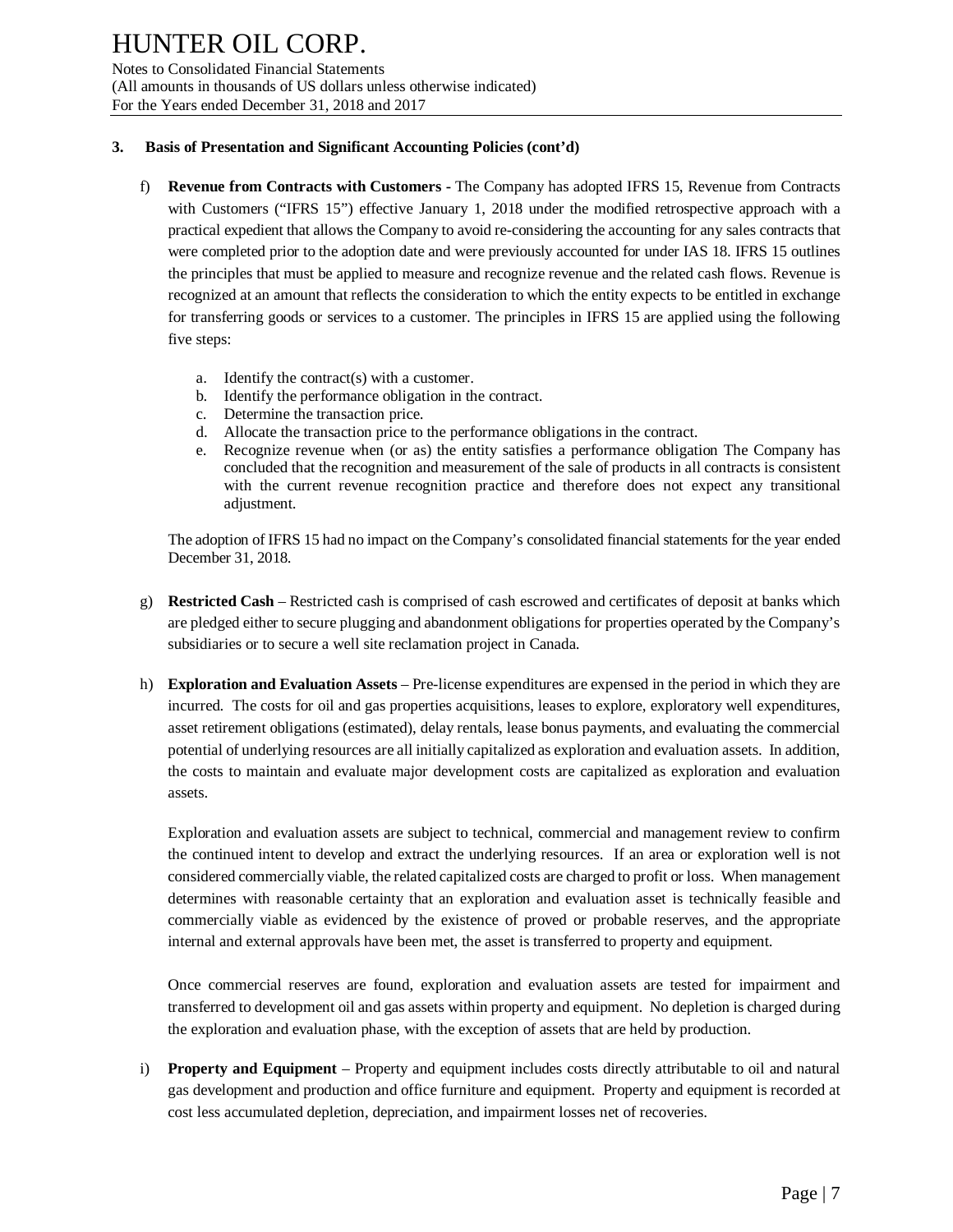#### **3. Basis of Presentation and Significant Accounting Policies (cont'd)**

### i) **Property and Equipment (cont'd)**

The costs to acquire developed or producing oil and gas properties and to develop oil and gas properties, including land acquisitions, the acquisition of producing petroleum and natural gas assets, drilling of productive and nonproductive wells, the completion of geological and geophysical surveys, costs to construct and install dedicated infrastructure such as wellhead and production equipment, water handling facilities and equipment, and supporting assets, are capitalized as oil and gas properties within property and equipment.

The costs to construct, install and commission, or acquire, oil and gas production equipment, pipeline and transport facilities, and costs related to asset retirement obligations, are capitalized as property and equipment. Where an asset or part of an asset that was separately depreciated is replaced and it is probable that future economic benefits associated with the item will flow to the Company, the expenditure is capitalized and the carrying amount of the replaced asset is derecognized.

j) **Depreciation and Depletion** – Exploration and evaluation assets are not subject to depreciation and depletion. Once transferred to property and equipment, these costs along with estimated future capital expenditures to be incurred in order to develop proved reserves are depleted on a unit-of-production basis on the cash generating unit (CGU or Component) level using estimated proved oil and natural gas reserves as evaluated by independent engineers.

Office equipment and vehicles are depreciated using the straight-line method over five years, office furniture and leasehold improvements are depreciated using the straight-line method over the shorter of the lease term or seven years, and computer software is depreciated using the straight-line method over three years.

## k) **Impairment of Non-Financial Assets**

#### *Exploration and Evaluation Assets*

Exploration and evaluation assets are tested for impairment when reclassified to development oil and gas assets as part of property and equipment or whenever the facts and circumstances indicate impairment. An impairment loss is recognized for the amount by which the exploration and evaluation asset's carrying amount exceeds its recoverable amount. The recoverable amount is the higher of the asset's fair value less costs of disposal and value-in-use. For the purpose of assessing impairment, the exploration and evaluation assets subject to testing are grouped within existing CGUs of producing fields that are located in the same geographical region.

## *Oil and Gas Properties*

Oil and gas properties are reviewed for impairment whenever events or changes in circumstances indicate the carrying amount may not be recoverable. In evaluating for possible impairment, assets are grouped at the lowest levels for which there are separately identifiable cash inflows (CGU level) that are largely independent of the cash inflows of other assets or CGUs. An impairment loss is recognized for the amount by which the carrying amount of the individual asset or CGU exceeds its recoverable amount. The recoverable amount is the higher of the fair value less costs of disposal or the value-in-use. In determining the fair value less costs of disposal, recent market transactions are taken into account, if available. In the absence of such transactions, an appropriate valuation model is used. Value-in-use is determined by estimating the present value of the future net cash flows to be derived from the continued use of the CGU in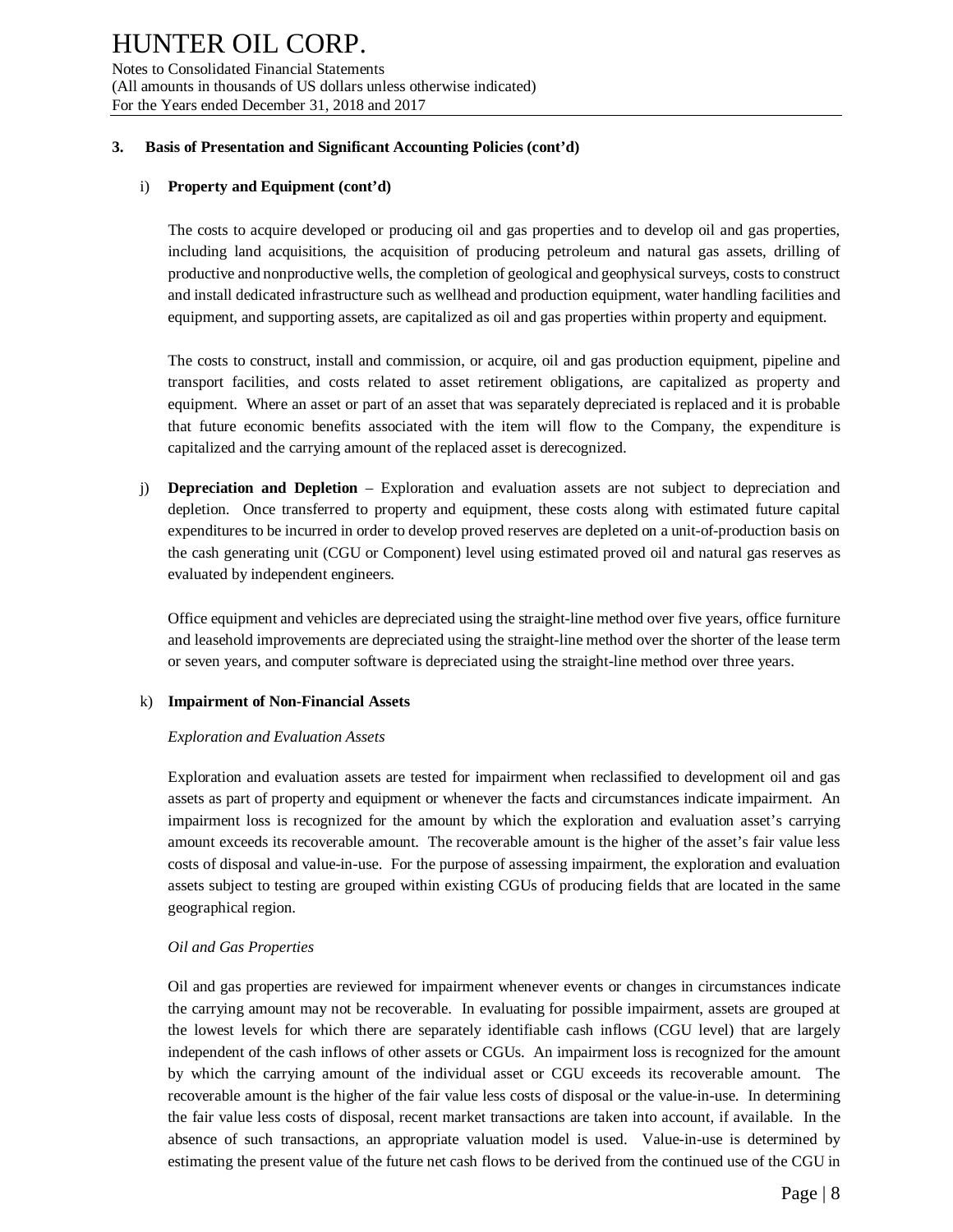Notes to Consolidated Financial Statements (All amounts in thousands of US dollars unless otherwise indicated) For the Years ended December 31, 2018 and 2017

#### **3. Basis of Presentation and Significant Accounting Policies (cont'd)**

#### k) **Impairment of Non-Financial Assets (cont'd)**

its present form. These cash flows are discounted at a rate based on the time value of money and risks specific to the CGU.

l) **Asset Retirement Obligations** – Provisions are recognized for asset retirement obligations associated with tangible long-lived assets, such as well sites and facilities. Provisions for asset retirement obligations are recognized when the Company has a present legal or constructive obligation as a result of past events, it is probable that an outflow of resources will be required to settle the obligations, and the amount can be reliably estimated. Provisions are measured at the present value of the expenditures expected to be required to settle the obligation using a risk-free rate. The increase in the provision due to the passage of time is recognized as accretion and included in the statement of operations.

Costs associated with the provision for asset retirement obligations are recognized as part of the cost of the related asset. Changes in the measurement of existing retirement obligations are added to or deducted from the cost of the related asset.

m) **Provisions and Contingencies** – Provisions are recognized when the Company has a present legal or constructive obligation as a result of a past event, it is more likely than not that an outflow of resources will be required to settle the obligation, and the amount can be reliably estimated. Provisions are measured at management's best estimate of the expenditure required to settle the obligation at the end of the reporting period and are discounted to present value when the effect is material.

A contingent liability is disclosed where the existence of an obligation will only be confirmed by future events, or where the amount of a present obligation cannot be measured reliably or will likely not result in an economic outflow. Contingent assets are only disclosed when the inflow of economic benefits is probable. When the economic benefit becomes virtually certain, the asset is no longer contingent and is recognized in the consolidated financial statements.

n) **Current and Deferred Taxes** – The tax expense for the period comprises current and deferred tax. Tax expense is recognized in the statement of operations, except to the extent that it relates to items recognized in other comprehensive income or directly in equity.

The current income tax charge is calculated on the basis of the tax laws enacted or substantively enacted at the consolidated balance sheet date in the countries where the Company operates and generates taxable income. Management periodically evaluates positions taken in tax returns with respect to situations in which applicable tax regulation is subject to interpretation. It establishes provisions where appropriate on the basis of amounts expected to be paid to the tax authorities.

Deferred income tax is recognized on temporary differences arising between the tax bases of assets and liabilities and their carrying amounts in the consolidated financial statements. However, deferred tax liabilities are not recognized if they arise from the initial recognition of goodwill; deferred income tax is not accounted for if it arises from initial recognition of an asset or liability in a transaction other than a business combination that, at the time of the transaction, affects neither accounting nor taxable profit or loss.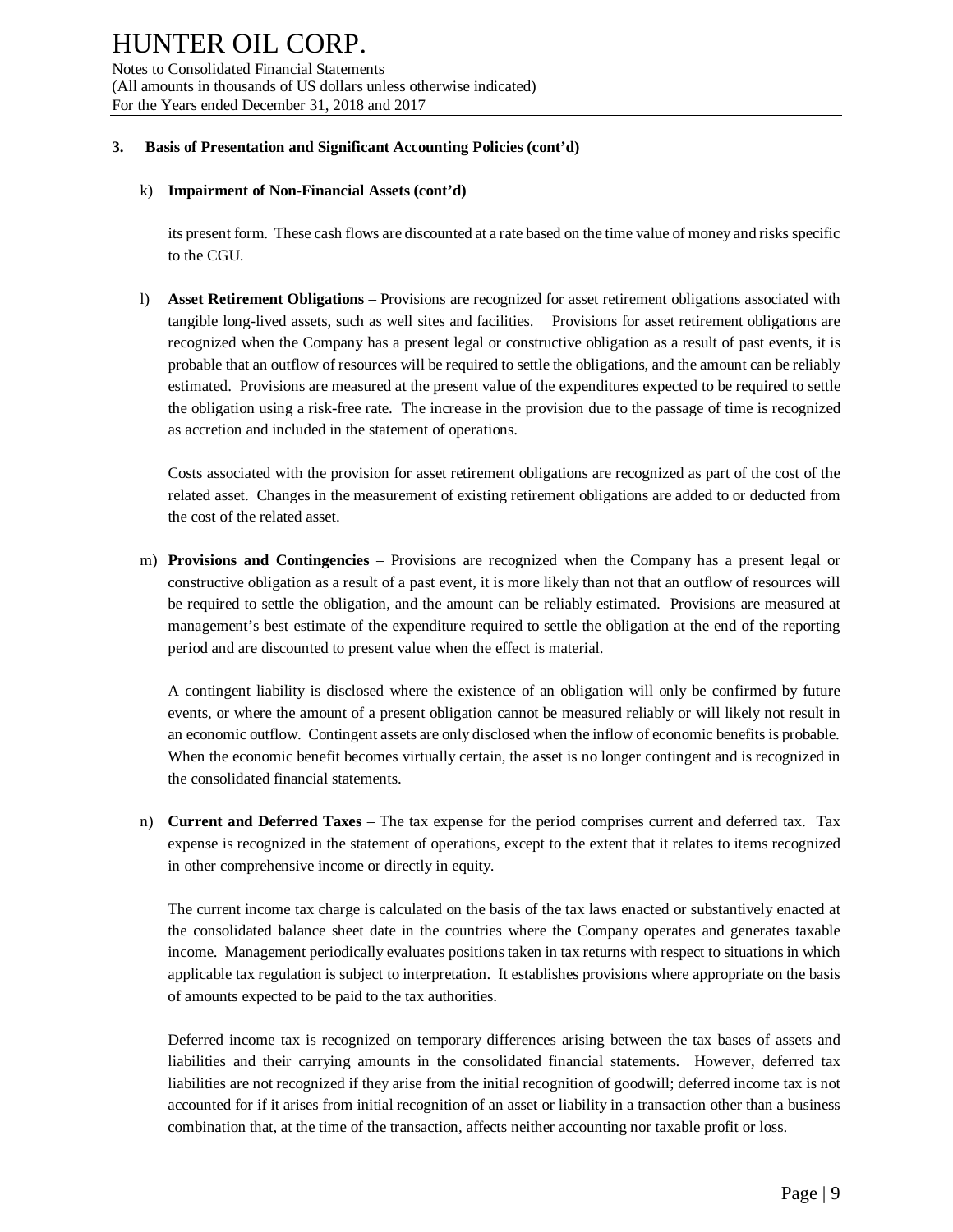#### **3. Basis of Presentation and Significant Accounting Policies (cont'd)**

#### n) **Current and Deferred Taxes (cont'd)**

Deferred income tax is determined using tax rates (and laws) that have been enacted or substantively enacted by the balance sheet date and are expected to apply when the related deferred income tax asset is realized or the deferred income tax liability is settled.

Deferred income tax assets are recognized only to the extent that it is probable that future taxable profit will be available against which the temporary differences can be utilized. Deferred income tax is provided on temporary differences arising on investments in subsidiaries and associates, except for deferred income tax liability where the timing of the reversal of the temporary difference will not reverse in the foreseeable future.

Deferred income tax assets and liabilities are offset when there is a legally enforceable right to offset current tax assets against current tax liabilities and when the deferred income tax assets and liabilities relate to income taxes levied by the same taxing authority on either the same taxable entity or different taxable entities where there is an intention to settle the balances on a net basis.

o) **Stock-Based Compensation** – The Company has a stock-based compensation plan, under which the Company receives services from directors, employees, and consultants as consideration for stock instruments (options) of the Company. The fair value of the employee services received in exchange for the grant of options is recognized as an expense. The fair value of stock options are determined using the Black-Scholes option pricing model, taking into account the terms and conditions upon which the options were granted.

The total expense is recognized over the vesting period. At the end of each reporting period, the Company reassess its estimates of the number of options that are expected to vest. It recognizes the impact of the revision to the original estimate, if any, in profit or loss, with a corresponding adjustment to equity.

When options are exercised, the Company issues new common shares. The proceeds received for the shares on exercise of stock options, net of any directly attributable transaction costs, are credited to share capital.

#### p) **Financial Instruments**

Financial instruments are accounted for in accordance with IFRS 9, "Financial Instruments: Classification and Measurement". A financial instrument is any contract that gives rise to a financial asset of one entity and a financial liability or equity instrument of another entity.

#### *Financial assets*

On initial recognition, financial assets are recognized at fair value and are subsequently classified and measured at: (i) amortized cost; (ii) fair value through other comprehensive income ("FVOCI"); or (iii) fair value through profit or loss ("FVTPL"). The classification of financial assets is generally based on the business model in which a financial asset is managed and its contractual cash flow characteristics. A financial asset is measured at fair value net of transaction costs that are directly attributable to its acquisition except for financial assets at FVTPL where transaction costs are expensed. All financial assets not classified and measured at amortized cost or FVOCI are measured at FVTPL. On initial recognition of an equity instrument that is not held for trading, the Company may irrevocably elect to present subsequent changes in the investment's fair value in other comprehensive income.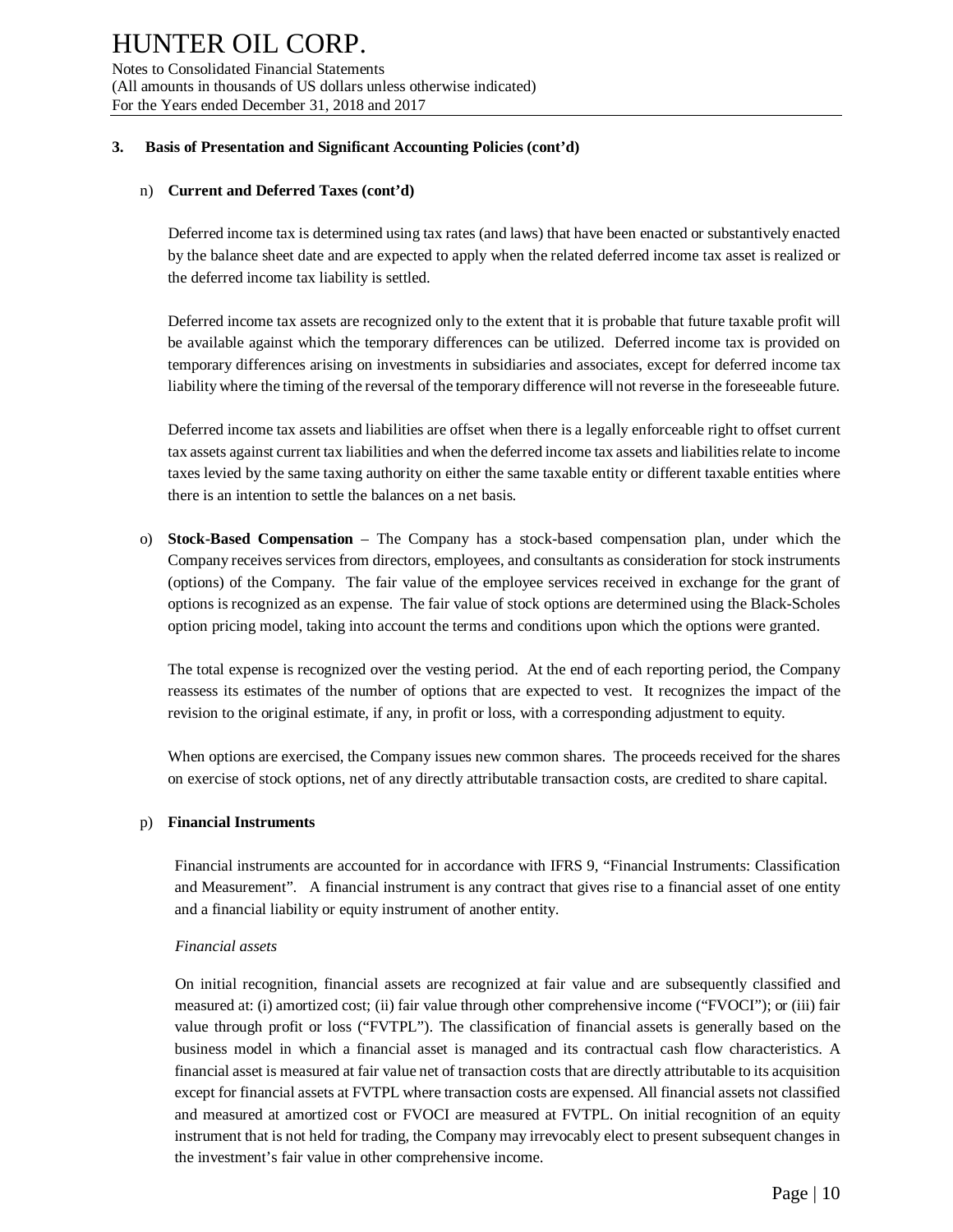#### **3. Basis of Presentation and Significant Accounting Policies (cont'd)**

#### p) **Financial Instruments (cont'd)**

The Company derecognizes financial assets only when the contractual rights to cash flows from the financial assets expire, or when it transfers the financial assets and substantially all of the associated risks and rewards of ownership to another entity.

The classification determines the method by which the financial assets are carried on the statement of financial position subsequent to inception and how changes in value are recorded. Cash and restricted cash are measured at FVTPL. Receivables are measured at amortized cost.

#### *Impairment of financial assets*

IFRS 9 uses the expected credit loss ("ECL") model. The credit loss model groups receivables based on similar credit risk characteristics and days past due in order to estimate bad debts. The ECL model applies to the Company's receivables.

An 'expected credit loss' impairment model applies, which requires a loss allowance to be recognized based on expected credit losses. The estimated present value of future cash flows associated with the asset is determined and an impairment loss is recognized for the difference between this amount and the carrying amount as follows: the carrying amount of the asset is reduced to estimated present value of the future cash flows associated with the asset, discounted at the financial asset's original effective interest rate, either directly or through the use of an allowance account and the resulting loss is recognized in profit or loss for the period.

In a subsequent period, if the amount of the impairment loss related to financial assets measured at amortized cost decreases, the previously recognized impairment loss is reversed through profit or loss to the extent that the carrying amount of the investment at the date the impairment is reversed does not exceed what the amortized cost would have been had the impairment not been recognized.

#### *Financial liabilities*

Financial liabilities are designated as either: (i) fair value through profit or loss; or (ii) other financial liabilities. All financial liabilities are classified and subsequently measured at amortized cost except for financial liabilities at FVTPL. The classification determines the method by which the financial liabilities are carried on the statement of financial position subsequent to inception and how changes in value are recorded. Accounts payable are classified under other financial liabilities and carried on the statement of financial position at amortized cost.

The Company derecognizes a financial liability when its contractual obligations are discharged or cancelled, or expire. The Company also derecognizes a financial liability when the terms of the liability are modified such that the terms and / or cash flows of the modified instrument are substantially different, in which case a new financial liability based on the modified terms is recognized at fair value.

Gains and losses on derecognition are generally recognized in profit or loss.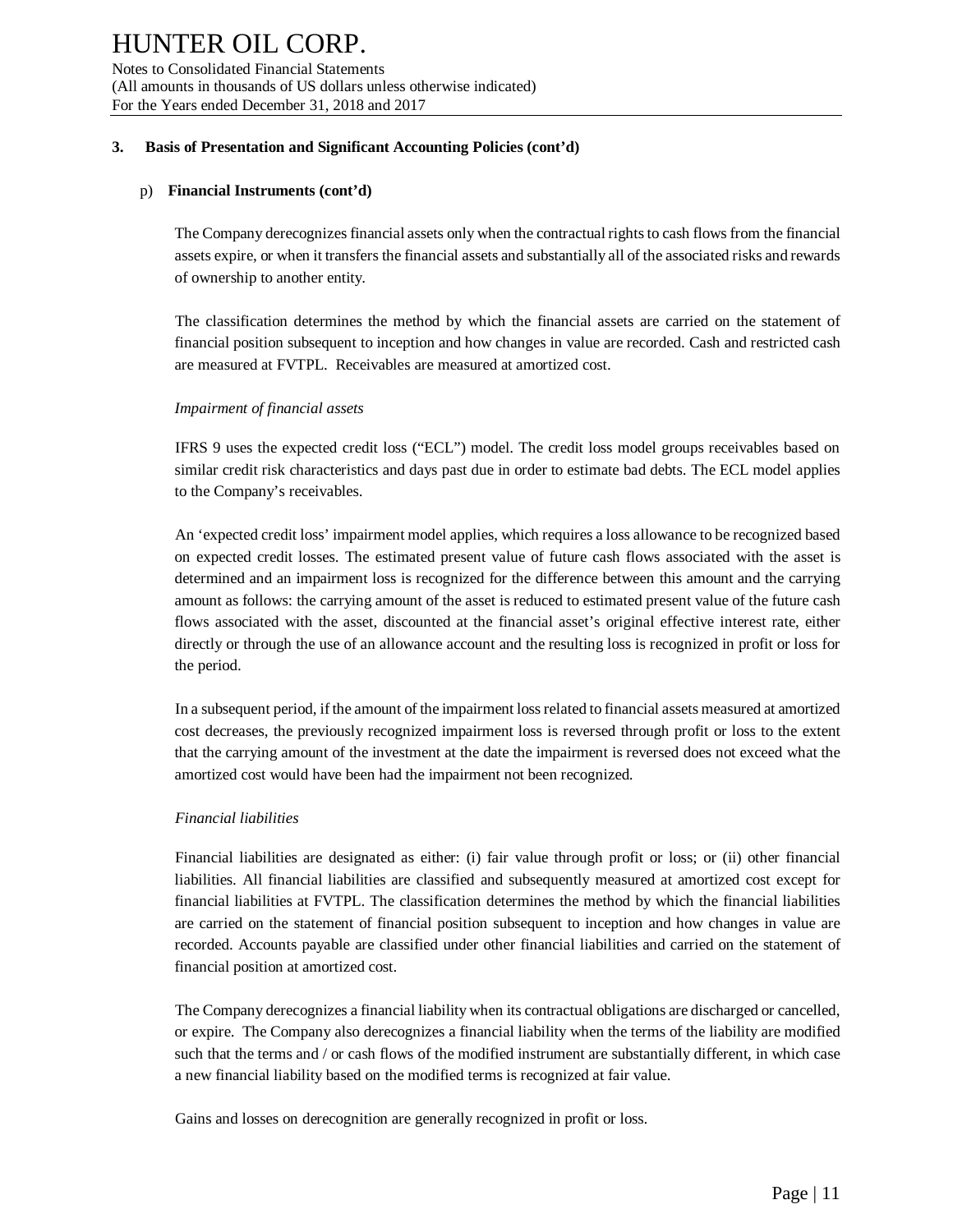#### **3. Basis of Presentation and Significant Accounting Policies (cont'd)**

#### p) **Financial Instruments (cont'd)**

The Company retrospectively adopted IFRS 9 on January 1, 2018. Due to the short-term and/or liquid nature of its financial assets and financial liabilities, the adoption had no impact on the amounts recognized in the Company's consolidated financial statements for the year ended December 31, 2018.

- q) **Share Capital**  Common shares are classified as equity. Incremental costs directly attributable to the issue of new common shares are shown in equity as a deduction, net of tax, from the proceeds.
- r) **Earnings Per Share** *–* Earnings per share is calculated by dividing net income (loss) for the period attributable to equity owners of the Company by the weighted average number of common shares outstanding during the period. Diluted per share information is calculated using the treasury method. The treasury method assumes the notional exercise of all in-the-money stock options, warrants and agency options and that all notional proceeds to the Company are used to repurchase the Company's common shares at the average market price during the period. No adjustment to diluted earnings per share is made if the result of this calculation is anti-dilutive.

#### **4. Significant Judgements and Estimates**

Estimates and underlying assumptions are reviewed on an ongoing basis and involve significant estimation uncertainty which has significant risk of causing adjustments to the carrying amounts of assets and liabilities. Accounting estimates are reviewed on an annual basis for relevance and reliability. Any revisions to the accounting estimates are recognized prospectively in the current year and in any future years affected. Significant judgments, estimates and assumptions made by management in these consolidated financial statements are outlined as follows:

- a) **Deferred Income Tax Assets** Assessing the recoverability of deferred income tax assets requires significant estimates related to expectations of future taxable income based on forecasted cash flows from operations as well as interpretations and judgements on uncertain tax positions of applicable tax laws. Such judgements include determining the likelihood of tax positions being successfully challenged by tax authorities based on information from relevant tax interpretations and tax laws. To the extent such interpretations are challenged by the tax authorities or future cash flows and taxable income differ significantly from estimates, the ability to realize deferred tax assets recorded at the balance sheet date may be compromised. Judgements are made by management to determine the likelihood of whether deferred income tax assets at the end of the reporting period will be realized from future taxable earnings.
- b) **Financial Instruments** The estimated fair values of financial assets and liabilities, by their very nature, are subject to measurement uncertainty due to their exposure to credit, liquidity and market risks. Furthermore, the Company may use derivative instruments to manage oil and gas commodity prices. The fair value of these derivatives is determined using valuation models which require assumptions concerning the amount and timing of future cash flows and discount rates. Management's assumptions rely on external observable market data, including quoted commodity prices and volatility. The resulting fair value estimates may not be indicative of the amounts realized or settled in current market transactions and, as such, are subject to measurement uncertainty.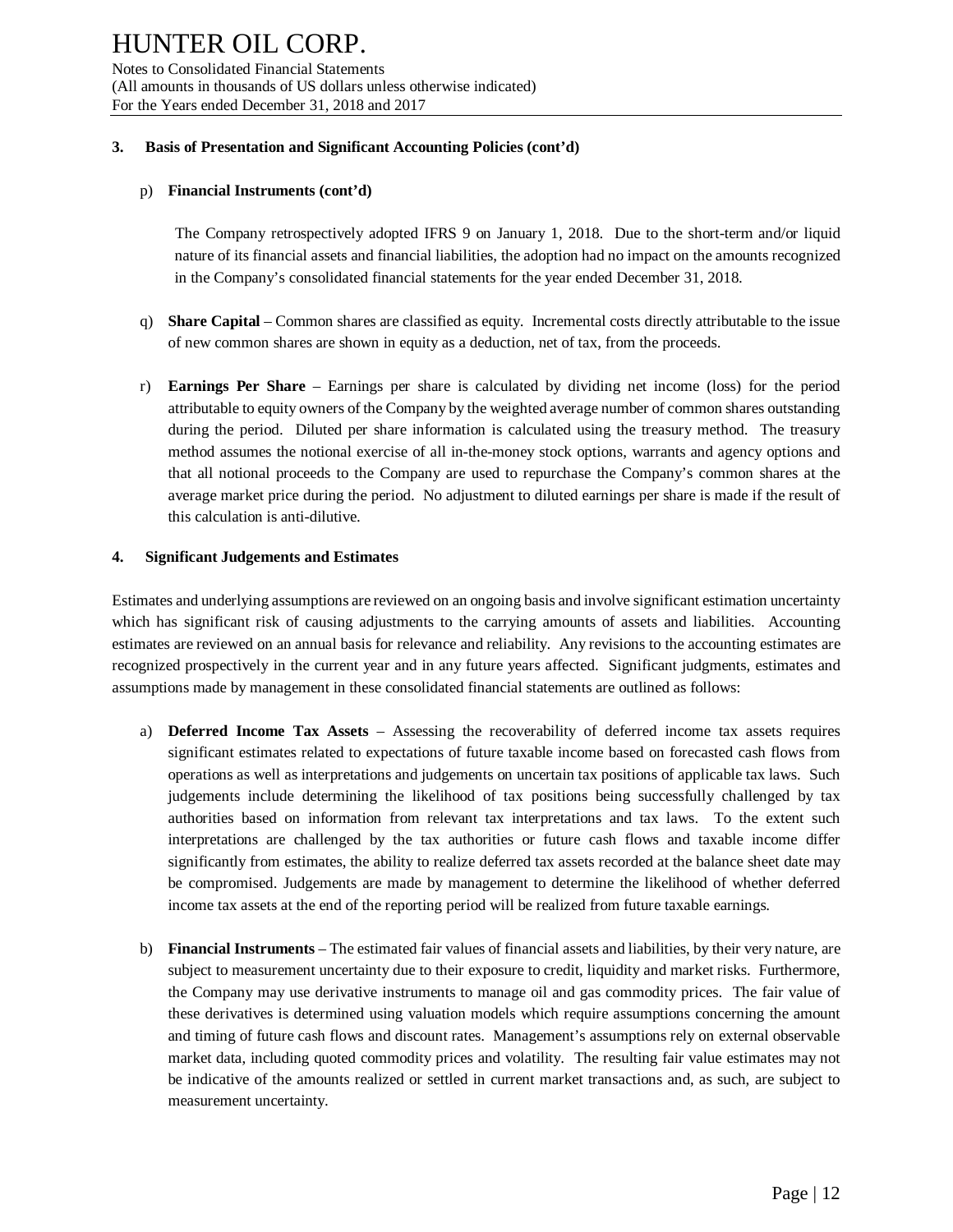#### **4. Significant Judgements and Estimates (cont'd)**

c) **Oil and Natural Gas Reserves** – Certain depletion, depreciation, impairment, and asset retirement obligation charges are measured based on the Company's estimate of proved and probable oil and gas reserves and resources. The estimation of proved and probable reserves and resources is an inherently complex process and involves the exercise of professional judgement. As at December 31, 2018, the Company sold all of its oil and natural gas reserves. As at December 31, 2017, the Company's oil and natural gas reserves were reviewed by independent petroleum engineers in accordance with National Instrument 51-101 *Standards of Disclosure for Oil and Gas Activities.*

Oil and natural gas reserve estimates are based on a range of geological, technical and economic factors, including projected future rates of production, estimated commodity prices, engineering data, and the timing and amount of future expenditures, all of which are subject to uncertainty. Assumptions reflect market and regulatory conditions existing at the reporting date, which could differ significantly from other points in time throughout the year, or future periods. Changes in market and regulatory conditions and assumptions can materially impact the estimation of net reserves and resources.

d) **Impairment of Assets** – The Company evaluates its assets for possible impairment at the CGU level. The determination of CGUs requires judgement in defining the smallest grouping of integrated assets that generate identifiable cash inflows that are largely independent of the cash inflows of other assets or groups of assets. The allocation of assets into CGUs has been determined based on similar geological structure, shared infrastructure, geographical proximity, commodity type, the existence of active markets, similar exposure to market risks, and the way in which management monitors the operations. As at December 31, 2018, the Company had no operating assets other than cash.

The decision to transfer exploration and evaluation assets to property and equipment is based on management's determination of a property's technical feasibility and commercial viability based on proved and probable reserves as well as related future cash flows. As at December 31, 2018, the Company had no exploration or evaluation assets.

The application of the Company's accounting policy for exploration and evaluation assets requires management to make certain judgements as to future events and circumstances as to whether economic quantities of reserves will be found to assess if technical feasibility and commercial viability has been achieved.

e) **Asset Retirement Obligations –** The Company estimates and recognizes liabilities for future asset retirement obligations and restoration of exploration and evaluation assets, and for oil and gas development and producing assets. These provisions are based on estimated costs, which take into account the anticipated method and extent of restoration, technological advances and the possible future use of the asset. Actual costs are uncertain, and estimates can vary as a result of changes to relevant laws and regulations, the emergence of new restoration techniques, operating experience and prices. The expected timing of future retirement and restoration may change due to these factors, as well as affect the estimates of reserve life. Changes to assumptions related to future expected costs, discount rates and timing may have a material impact on the amounts presented. The Company has chosen to use a risk-free rate for discounting asset retirement obligations.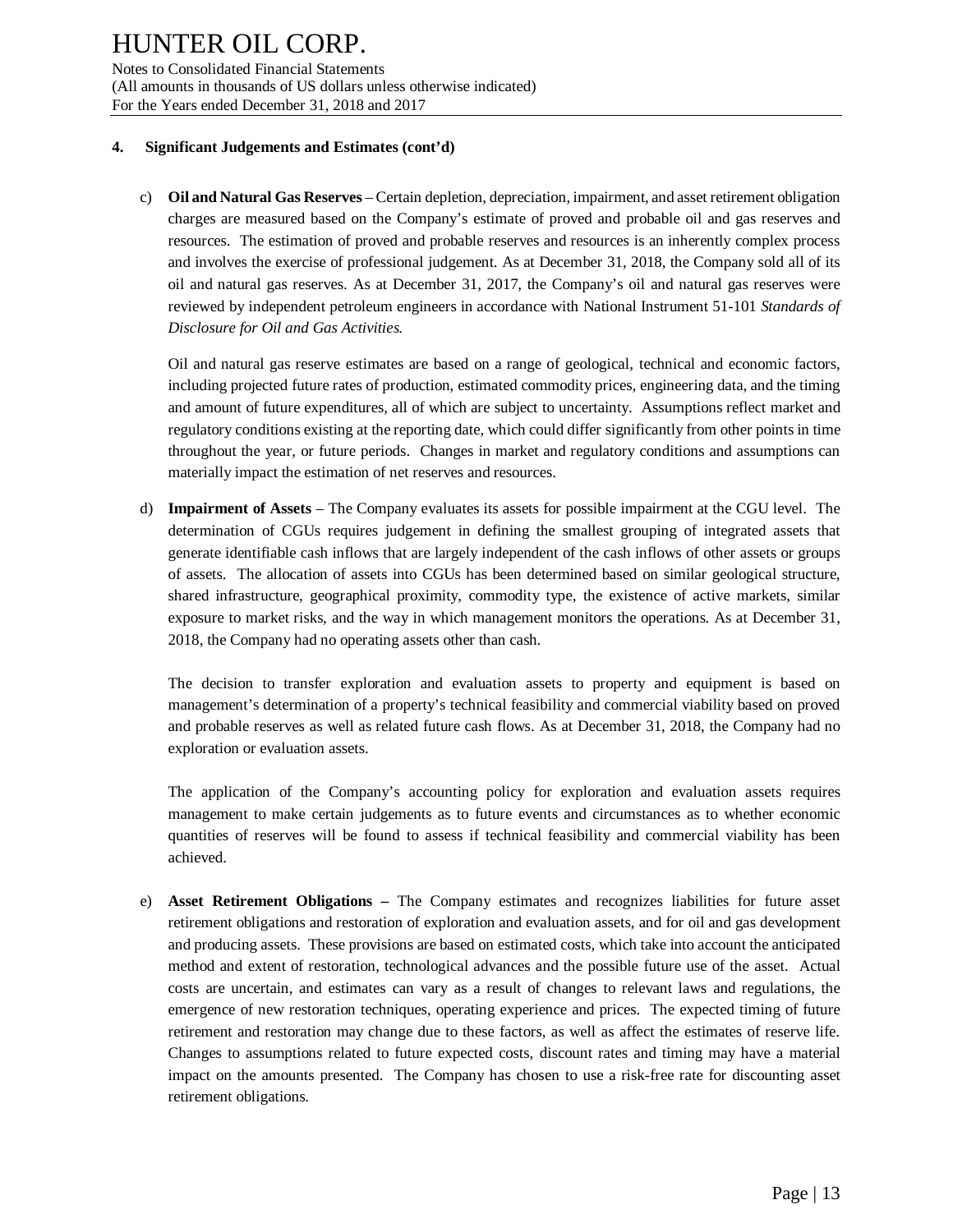#### **5. Future Accounting Pronouncements**

The following new standards and amendments to standards and interpretations are effective for annual periods beginning after January 1, 2019 and have not been applied in preparing these consolidated financial statements.

### *IFRS 16: Leases*

This new standard replaces *IAS 17 Leases* and the related interpretative guidance. IFRS 16 applies a control model to the identification of leases, distinguishing between a lease and a service contract on the basis of whether the customer controls the asset being leased. For those assets determined to meet the definition of a lease, IFRS 16 introduces significant changes to the accounting by lessees, introducing a single, on-balance sheet accounting model that is similar to current finance lease accounting, with limited exceptions for short-term leases or leases of low value assets. Lessor accounting is not substantially changed. The standard is effective for annual periods beginning on or after January 1, 2019, with early adoption permitted for entities that have adopted IFRS 15. The Company does not expect the adoption of IFRS 16 for periods beginning January 1, 2019 to be significant.

There are no other IFRS or IFRIC interpretations that are not yet effective that would be expected to have a material impact on the Company.

#### **6. Restricted Cash**

Restricted cash is comprised of escrowed amounts or certificates of deposit at banks which are pledged to secure plugging and abandonment obligations for properties operated by the Company's subsidiaries or to secure a well site reclamation project in Canada (Note 11).

The following table summarizes restricted cash balances:

|                                                              | December 31,<br>2018 | December 31,<br>2017 |
|--------------------------------------------------------------|----------------------|----------------------|
| Bank deposits pledged to secure asset retirement obligations | 25 \$                | 2.342                |

#### **7. Receivables**

The Company's receivables were comprised primarily of Canadian Goods and Services Tax receivable as at December 31, 2018. For the comparative period ended December 31, 2017, the receivables related to crude oil sales from the Company's discontinued operations.

#### **8. Other Long-Term Assets**

During the year-ended December 31, 2018, the Company acquired for cash several internet domains for which the Company is seeking potential new business ventures. The balance as at December 31, 2018 was \$0.13 million which represents the historical cost of acquiring the assets. The assets represent intangible assets with an indefinite life and have not been amortized and management has determined these assets are not impaired as at December 31, 2018.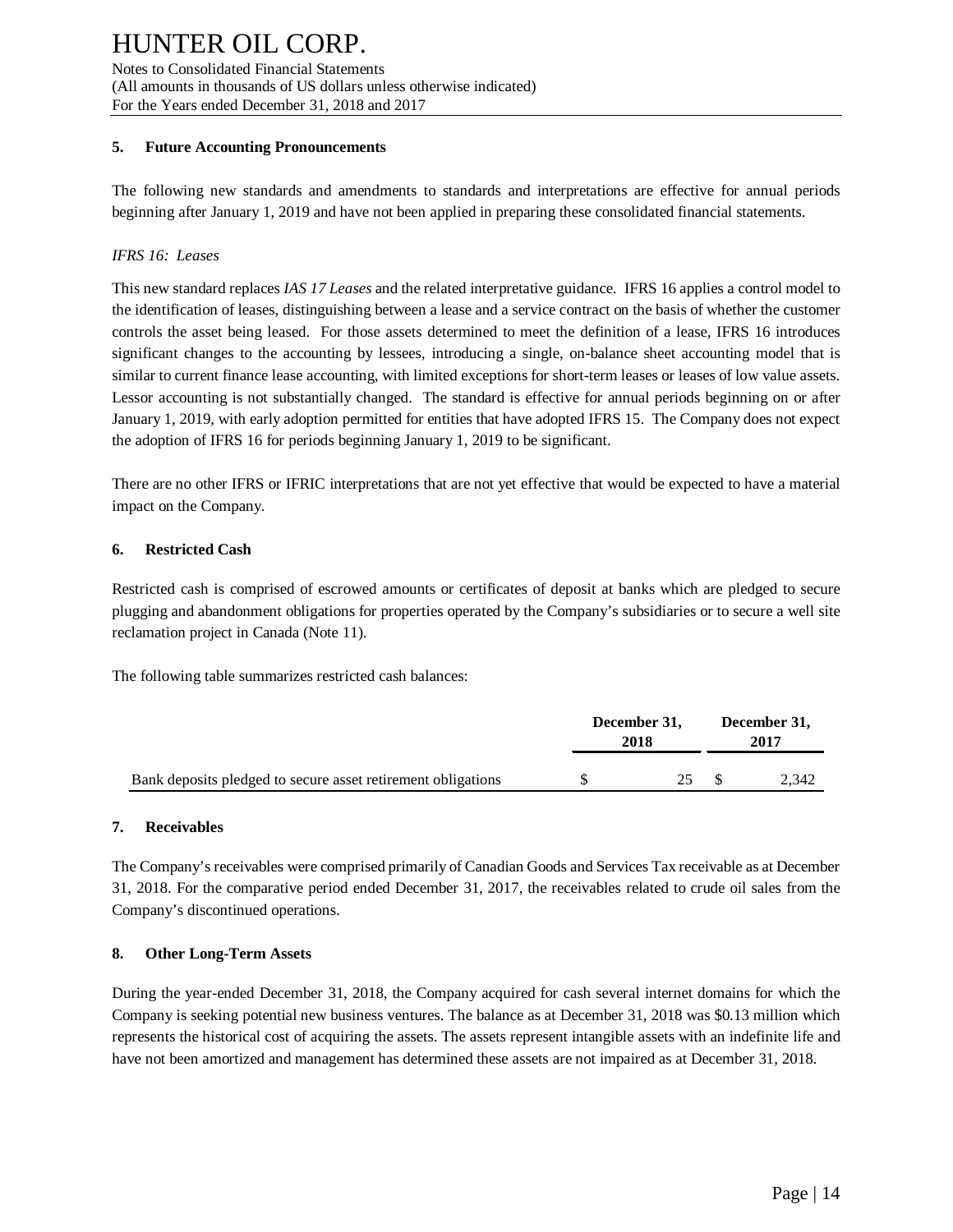Notes to Consolidated Financial Statements (All amounts in thousands of US dollars unless otherwise indicated) For the Years ended December 31, 2018 and 2017

#### **9. Exploration and Evaluation Assets**

Exploration and evaluation assets activity for the years ended December 31, 2018 and 2017 was as follows:

|                                   |                   | <b>Oil and Gas</b> |  |
|-----------------------------------|-------------------|--------------------|--|
|                                   | <b>Properties</b> |                    |  |
| Balance, December 31, 2016        | \$                | 64                 |  |
| <b>Additions</b>                  |                   | 116                |  |
| Balance, December 31, 2017        | \$                | 180                |  |
| Impairment loss                   |                   | (5)                |  |
| Dispositions                      |                   | (175)              |  |
| <b>Balance, December 31, 2018</b> | \$                |                    |  |
| Net book value:                   |                   |                    |  |
| December 31, 2017                 | \$                | 180                |  |
| December 31, 2018                 | \$                |                    |  |

On August 31, 2018, the Company sold all of its oil and gas properties (See Note 17).

#### **10. Property and Equipment**

Property and equipment activity for the years ended December 31, 2018 and 2017 was as follows:

|                                                          | Oil and Gas                   |                      |              |
|----------------------------------------------------------|-------------------------------|----------------------|--------------|
|                                                          | <b>Properties</b>             | Other <sup>(1)</sup> | <b>Total</b> |
| Balance, December 31, 2016                               | \$<br>\$<br>42,623            | 342                  | \$<br>42,965 |
| <b>Additions</b>                                         | 234                           |                      | 234          |
| <b>Dispositions</b>                                      | (200)                         | (208)                | (408)        |
| Change in discount rate of asset retirement obligations  | 497                           |                      | 497          |
| Change in estimated cost of asset retirement obligations | (5, 337)                      |                      | (5, 337)     |
| Balance, December 31, 2017                               | \$<br>\$<br>37,817            | 134                  | \$<br>37,951 |
| <b>Additions</b>                                         | 29                            |                      | 29           |
| <b>Dispositions</b>                                      | (37, 846)                     | (134)                | (37,980)     |
| Balance, December 31, 2018                               | \$<br>\$                      |                      | \$<br>۰      |
| Balance, December 31, 2016                               | \$<br>$(3,826)$ \$            | $(192)$ \$           |              |
|                                                          |                               |                      | (4,018)      |
| Depreciation and depletion                               | (515)                         | (43)                 | (558)        |
| Dispositions                                             | (54)                          | 172                  | 118          |
| Balance, December 31, 2017                               | \$<br>(4,395)<br>-\$          | $(63)$ \$            | (4, 458)     |
| Depreciation and depletion                               | (404)                         | (16)                 | (420)        |
| Dispositions                                             | 5,810                         | 82                   | 5,892        |
| Impairment loss                                          | (1,011)                       | (3)                  | (1,014)      |
| Balance, December 31, 2018                               | \$<br>$\blacksquare$          | \$<br>٠              | \$<br>٠      |
| Net book value:                                          |                               |                      |              |
| December 31, 2017                                        | \$<br>33,422<br><sup>\$</sup> | 71                   | \$<br>33,493 |
| December 31, 2018                                        | \$<br>\$                      |                      | \$           |

**(1)** The "Other" column aggregates long-term, depreciable assets (e.g., Property, Plant, and Equipment, Furnitures and Fixtures) not included in the aggregated amounts listed either in Note 9 **-** Exploration and Evaluation Assets or in the "Oil and Gas Properties" column listed above.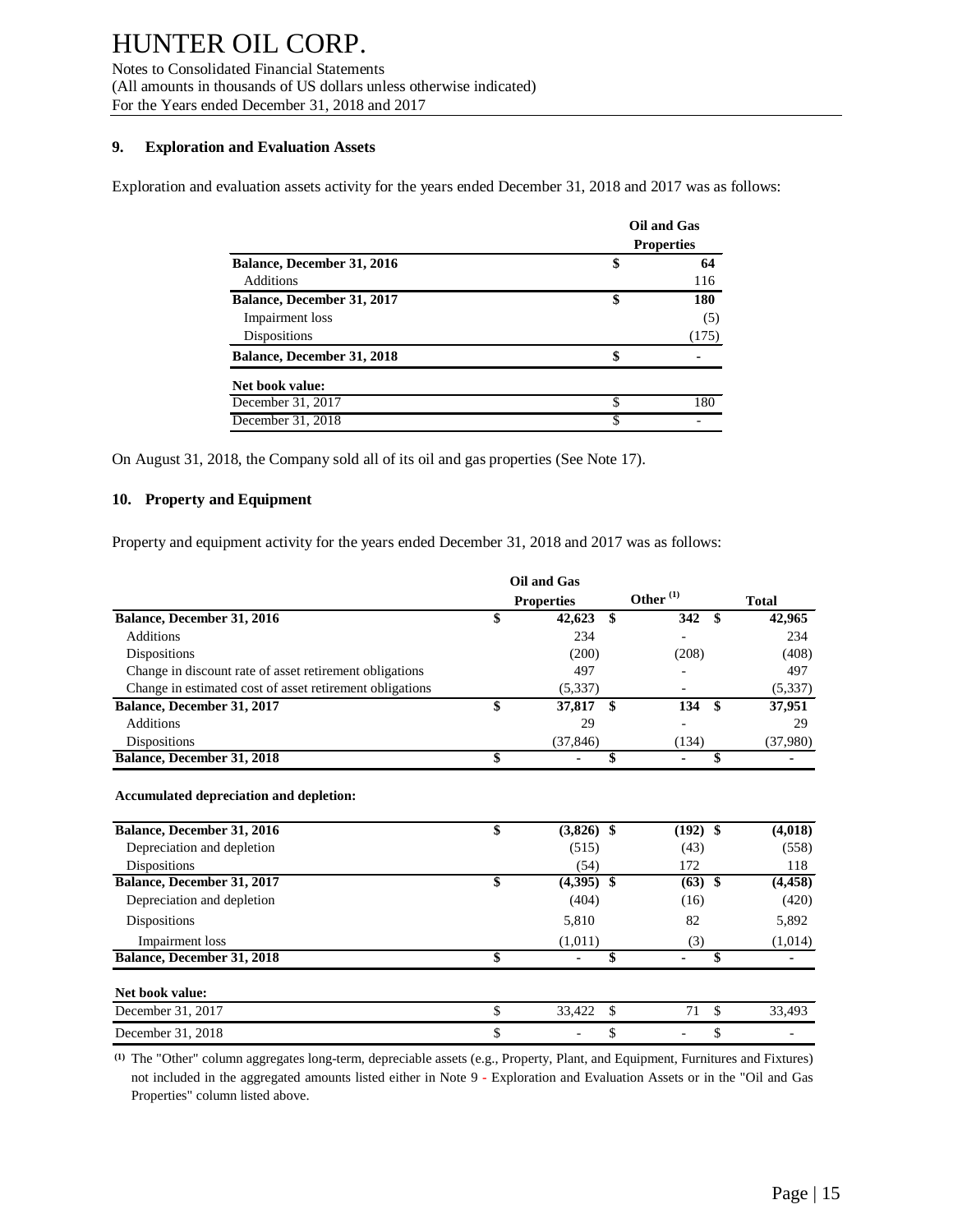#### **10. Property and Equipment (cont'd)**

IAS 36, Impairment of Assets, requires an entity to assess at the end of each reporting period, or sooner if economic factors and circumstances dictate it, whether or not there is any indication that a cash generating unit (an "asset") may be impaired.

On August 1, 2018, the Company entered a Purchase and Sale Agreement to sell substantially all of its oil and gas operations and related assets and asset retirement obligations (the "Assets") for an aggregated purchase price of \$21.5 million, subject to certain post-closing adjustments (see Note 17 – Discontinued Operations).

During the year ended December 31, 2018, the Company recognized \$1.01 million in asset impairments relating to the future sale of its exploration and evaluation assets and property and equipment. The impairment has been reclassified as part of Discontinued Operations.

#### **11. Accrued Liabilities**

The Company has an obligation to complete a well site reclamation for a historical lease arrangement in Alberta, Canada. The Company no longer leases or has any operations on the site. The reclamation is in the late stages of completion and subject to final regulatory approvals. As at December 31, 2018 the Company currently had \$0.06 million accrued for potential final reclamation costs and certifications (2017 - \$0.10 million). Upon final regulatory approval, the restricted cash (See Note 6) shall be returned to the Company.

#### **12. Asset Retirement Obligations**

The Company no longer has any asset retirement obligations. These obligations resulted from the ownership interests in oil and gas properties including well sites and gathering systems. These obligations were assumed by the purchaser with the sale of the respective oil and gas properties. The previously recognized asset retirement obligations have been reclassified as part of sale of assets in discontinued operations (See Note 17).

| <b>Balance, December 31, 2016</b>                        | \$<br>17,767 |
|----------------------------------------------------------|--------------|
| Increase in provision due to change in discount rates    | 497          |
| Increase in provision due to passage of time (accretion) | 441          |
| Decrease in provision due to changes in estimates        | (5,337)      |
| Increase in provision due to asset addition              | 25           |
| Decrease in provision due to asset disposition           | (80)         |
| Asset retirement costs incurred                          | (213)        |
| <b>Balance, December 31, 2017</b>                        | \$<br>13,100 |
| Decrease in provision due to change in discount rates    | (656)        |
| Increase in provision due to passage of time (accretion) | 277          |
| Asset retirement costs incurred                          | (320)        |
| Decrease in provision due to asset disposition           | (12, 401)    |
| <b>Balance, December 31, 2018</b>                        | \$           |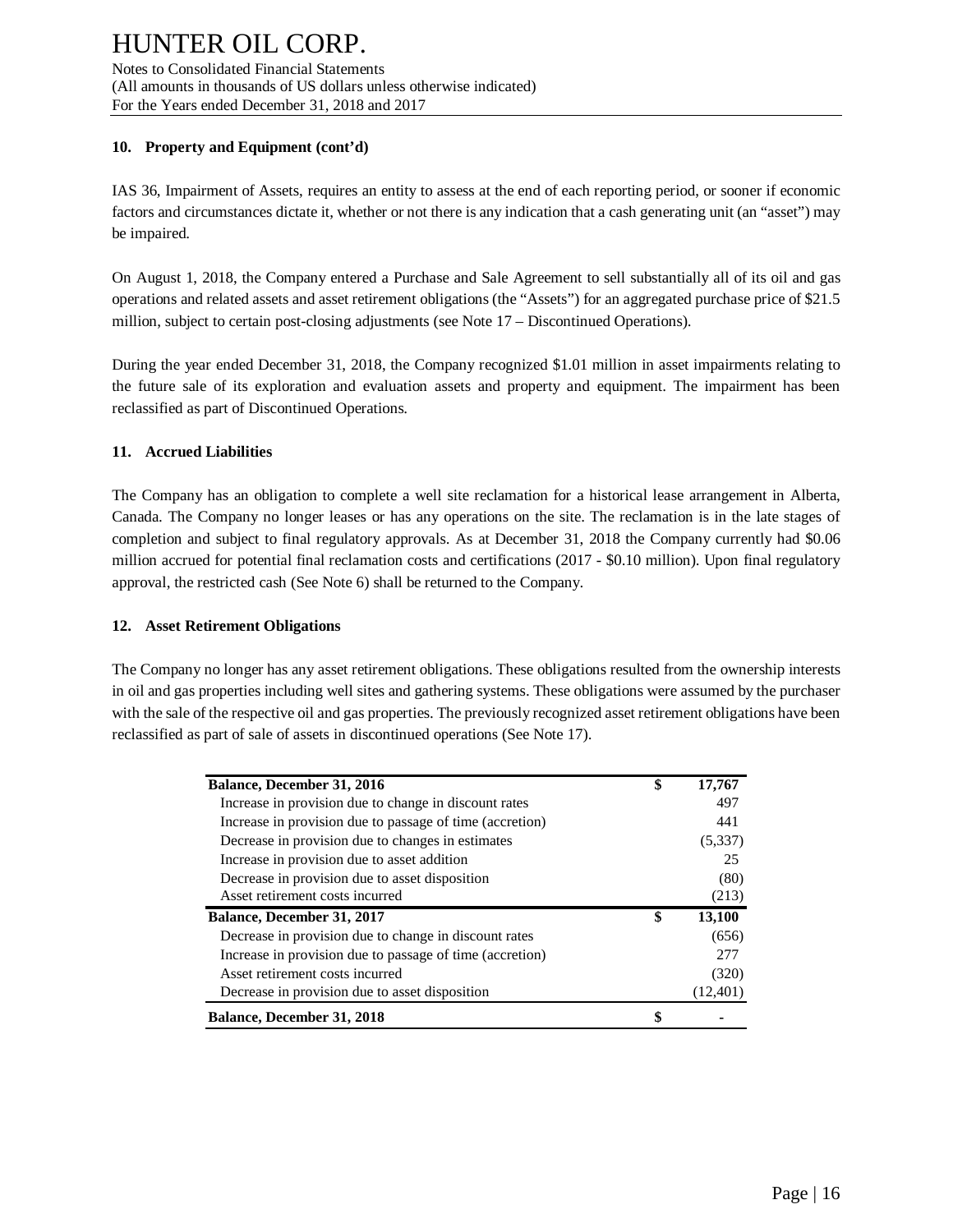#### **13. Income Taxes**

Total income tax expense differed from the amount computed by applying the Canadian combined federal and provincial statutory tax rate of 27.0% as of December 31, 2018 (27.0% - 2017) to loss before income taxes as a result of the following:

|                                                                 |    | December 31,<br>2018 |   | December 31,<br>2017 |
|-----------------------------------------------------------------|----|----------------------|---|----------------------|
| Statutory tax rate                                              |    | 27.00%               |   | 27.00%               |
| Loss before income taxes                                        | \$ | 5.716                | S | 3,186                |
| Expected income tax benefit                                     |    | (1,544)              |   | (860)                |
| Adjustments to reconcile expected income tax benefit to actual: |    |                      |   |                      |
| Unrecognized benefit of losses                                  |    | 2.342                |   | 1,583                |
| Stock-based compensation                                        |    | 98                   |   |                      |
| Differences between statutory and expected tax rate             |    | (896)                |   | (723)                |
| Actual income tax benefit                                       | C  |                      |   |                      |

The Company did not recognize deferred tax assets with respect to the following temporary differences and tax losses as it is not probable that there would be sufficient future taxable profits for their utilization, since there is no assurance that a benefit will be realized.

|                                                       | December 31,<br>2018               | December 31,<br>2017 |
|-------------------------------------------------------|------------------------------------|----------------------|
| Tax loss carryforwards<br>Asset retirement obligation | 36,119<br>$\overline{\phantom{0}}$ | 36,144<br>5,113      |
| Tax assets not recognized                             | (36, 119)                          | (41,257              |
|                                                       | $\overline{\phantom{0}}$           |                      |

The Company has net operating loss carryforwards available of approximately \$21.8 million in Canada and \$79.7 million subject to United States tax laws. Approximately \$6.6 million is subject to applicable Section 382 limitations, in the United States while the remaining US losses may be carried forward indefinitely.

## **14. Share Capital**

**Authorized Shares –** The Company is authorized to issue an unlimited number of common shares of no par value and up to 25 million preferred shares of no par value.

**Issued and Outstanding –** On March 13, 2018, the Company closed a non-brokered private placement of 5,000,000 common shares of the Company at a price of C\$0.40 per share to raise gross proceeds of C\$2.0 million (USD \$1.54 million). In addition, during the year, the Company issued 190,000 shares on the exercise of stock options for aggregate proceeds of \$0.12 million (See Note 15).

As at December 31, 2018 and 2017, the Company had 13,260,871 and 8,070,871 shares outstanding respectively.

**Capital Distribution -** During the year ended December 31, 2018, the Company declared and paid a capital distribution of \$16.58 million at a price of \$1.25 per share. As of December 31, 2018, \$0.03 million of payments remain outstanding due to uncashed or undeliverable payments. These amounts have been included in accrued liabilities as at December 31, 2018.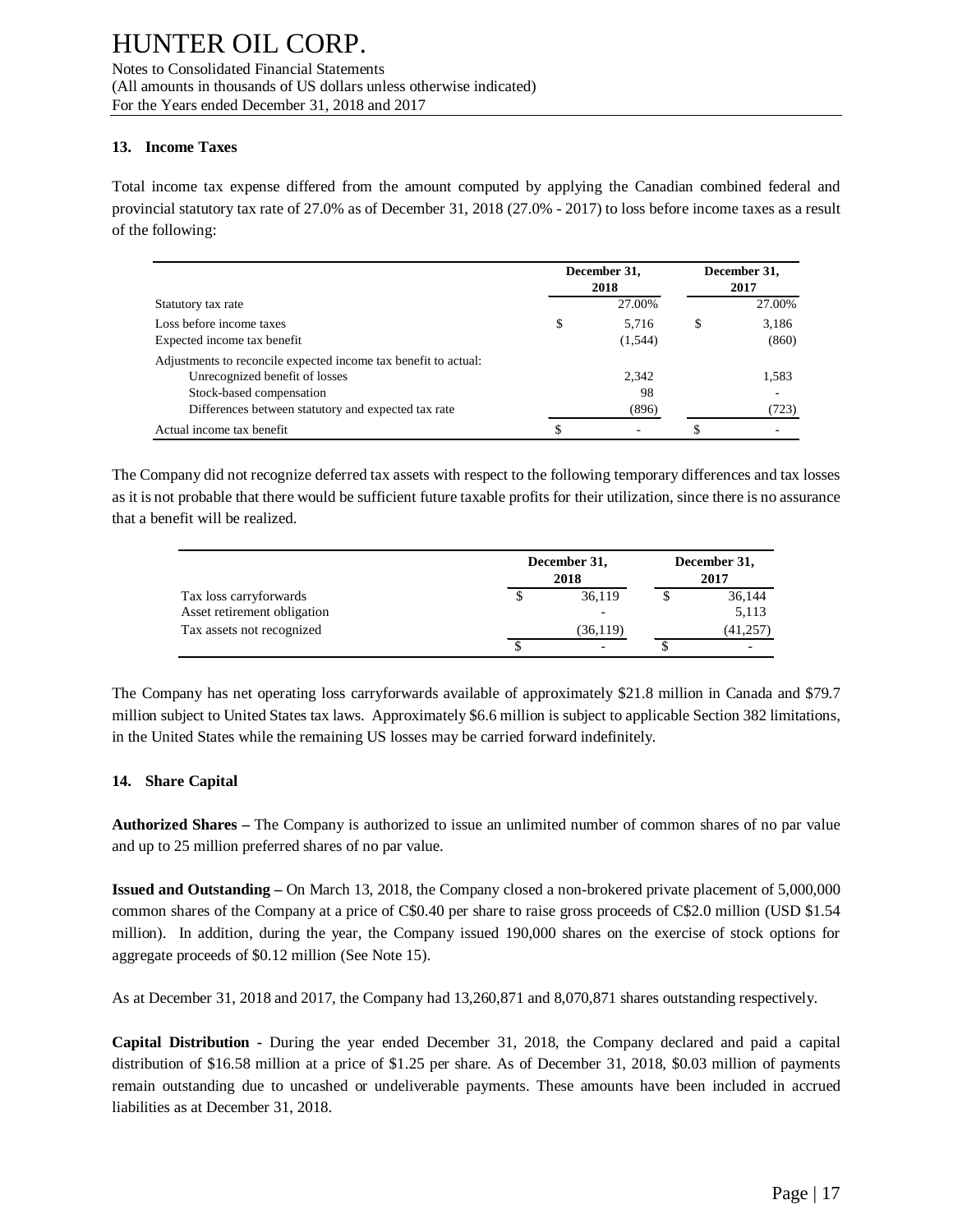#### **15. Stock Options**

The Company has a stock option plan under which up to 10% of the number of outstanding common shares may be reserved for issuance as of any particular stock option grant date.

The Company records stock-based compensation expense in the consolidated financial statements for stock options granted using the fair value method. The fair value of each option granted is estimated on the date of grant using the Black-Scholes option-pricing model. Depending on the terms of vesting for each option, compensation expense is recognized over the vesting period, which ranges from vesting on the day of the grant to vesting after one year. On May 17, 2018, the Company granted 1,250,000 stock options to key personnel and consultants for services provided to the Company. With the sale of the Company's operations during the year, this trigged an accelerated vesting event with respect to the options. The Company recognized approximately \$0.7 million in stock-based compensation expense on the options that vested during the year ended December 31, 2018. The compensation expense was based on the estimated fair value of the options on the grant date in accordance with the fair value method of accounting for stock-based compensation.

The estimated fair value of share options issued and outstanding as at December 31, 2018 was determined using the Black Scholes option-pricing model with the following weighted average assumptions:

| Risk-free interest rate                         | 2.27%   |
|-------------------------------------------------|---------|
| Expected option life                            | 5 years |
| Volatility in the price of the Company's shares | 178%    |
| Estimated forfeiture rate                       | nil     |
| Dividend yield                                  | nil     |

In addition, the Company entered into agreements to cancel various stock options in connection with the sale of its discontinued operations. The cancellation constituted a share-based payment and as a result any cash payments made in excess of the fair value of the options, measured at the repurchase date, was expensed. As the settlement related to the sold operations, these amounts have been included in discontinued operations.

The Company's option activity during year ended December 31, 2018 was as follows (number of options in thousands):

|                                      | Number of      |   | Weighted-Average            |
|--------------------------------------|----------------|---|-----------------------------|
|                                      | <b>Options</b> |   | <b>Exercise Price (C\$)</b> |
| Oustanding, December 31, 2017 & 2016 |                |   |                             |
| Granted                              | 1.250          | S | 0.80                        |
| Exercised                            | (190)          |   | 0.80                        |
| Cancelled                            | (1,060)        |   | 0.80                        |
| Outstanding, December 31, 2018       |                |   |                             |

All issued stock options were either cancelled or exercised during the year. As at December 31, 2018 the Company has no stock options outstanding.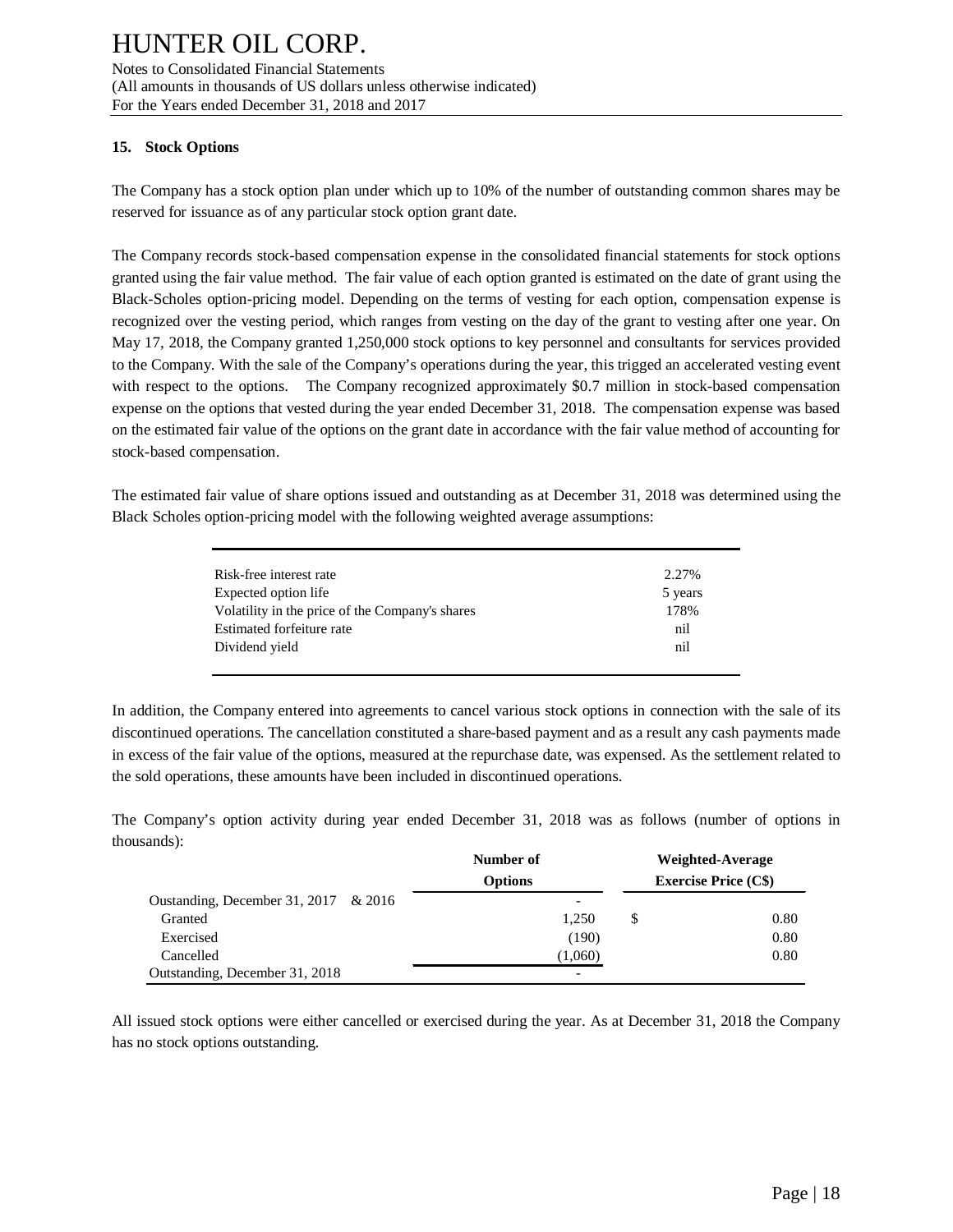#### **16. Related Party Transactions**

Key management personnel are those persons having authority and responsibility for planning, directing and controlling the activities of the Company. The following table summarizes compensation paid or payable to officers and directors of the Company, including the Board of Directors, the Chief Executive Officer, and the Chief Financial Officer:

#### *Related Party Transactions Continuing Operations*

|                                      | Year Ended |      |   |      |
|--------------------------------------|------------|------|---|------|
|                                      |            | 2018 |   | 2017 |
| Salaries, bonuses, benefits and fees |            | 80   | S | 76   |
| Stock-based compensation             |            | 53   |   |      |
| Management fees                      |            | 257  |   | 240  |
| Total compensation                   |            | 390  |   | 316  |

#### *Related Party Transactions Discontinued Operations*

|                                           | rear Ended |       |  |      |  |  |
|-------------------------------------------|------------|-------|--|------|--|--|
|                                           | 2018       |       |  | 2017 |  |  |
| Salaries, bonuses, benefits and fees      |            | 581   |  | 627  |  |  |
| Payment for cancellation of stock options |            | 397   |  |      |  |  |
| Change of control payment                 |            | 750   |  |      |  |  |
| Total compensation                        |            | 1.728 |  |      |  |  |

Year Ended

Amounts due to related parties included in accounts payable at December 31, 2018 totalled \$0.02 million (2017 - \$nil).

During the year ended December 31, 2018, the Company incurred expenses from transactions with the three related parties identified below.

The Company is party to a management services agreement with Century Capital Management Ltd. ("Century"), (a company controlled by the Company's Executive Chairman). Pursuant to this management services agreement, the Company incurred approximately \$0.24 million and \$0.24 million in management fees, office rent and office expenses during the years ended December 31, 2018 and 2017, respectively. On July 27, 2018, in conjunction with the closing of the sale of the Company's discontinued operations, Century agreed to terminate the management services agreement effective September 30, 2018 and agreed to accept the sum of \$0.25 million in settlement of the change of control payment due under the agreement. In addition, the Executive Chairman agreed to surrender all 50,000 stock options previously granted to him. The Company currently operates under a monthly agreement for \$0.02 million per month.

On June 15, 2018, the Company entered into a management services agreement with its then Chief Executive Officer (Al H. Denson) to provide management consulting services for a period of two years. Compensation for services under the agreement were provided at \$0.24 million per year, payable monthly. Mr. Denson was also granted 500,000 stock options. Pursuant to the agreement, the Company incurred approximately \$0.06 million in management fees during the year ended December 31, 2018.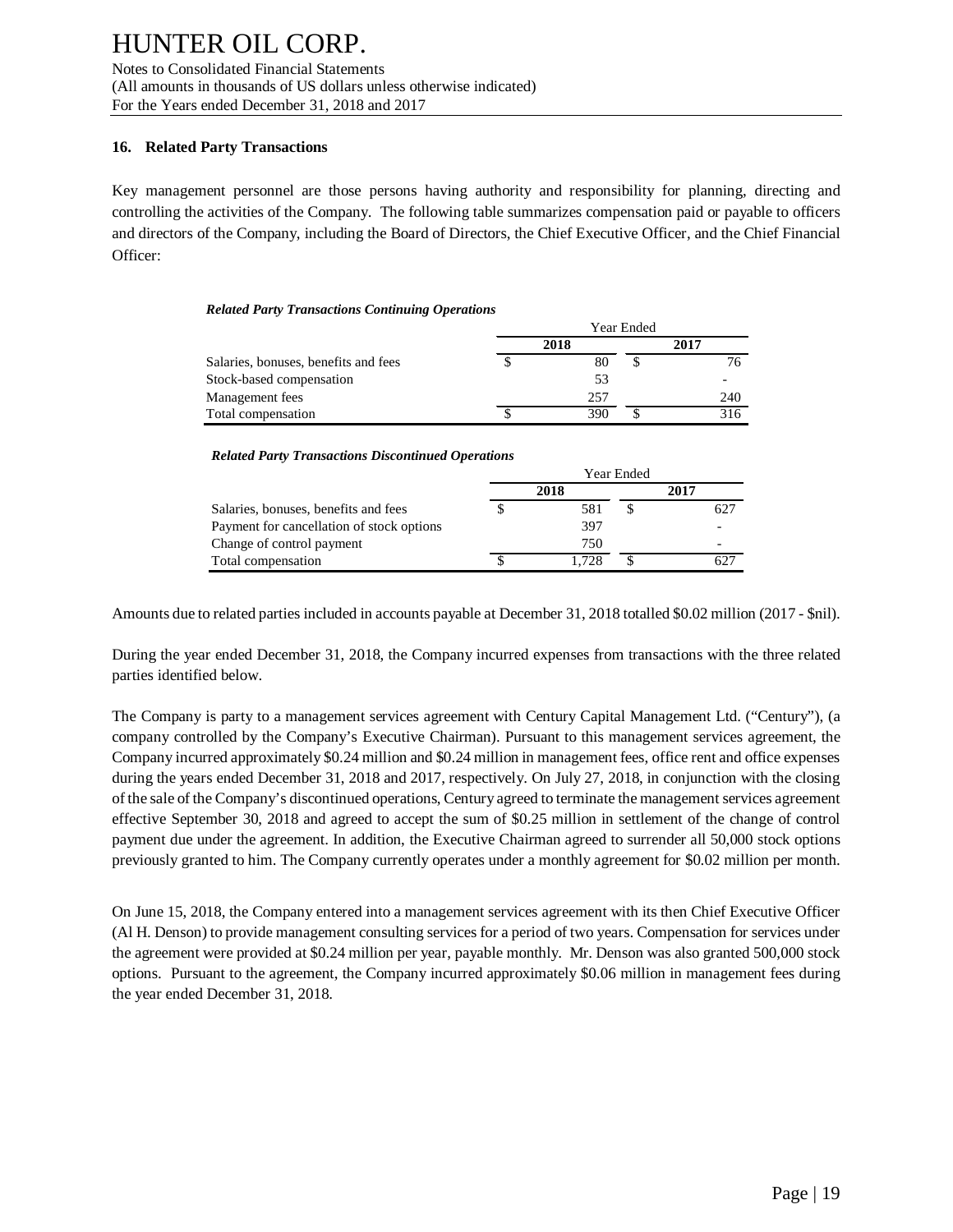#### **16. Related Party Transactions (cont'd)**

On July 27, 2018, in conjunction with the closing of the sale of the Company's discontinued operations, Mr. Denson agreed to terminate the management services agreement effective September 30, 2018, and to accept the sum of \$0.25 million in settlement of the certain change of control payments due under the agreement. In addition, Mr. Denson agreed to surrender 250,000 (50%) of his options. The Company subsequently entered into an agreement to purchase and cancel the remaining stock options (See Note 15) for an agreed upon amount of \$0.18 million.

On June 15, 2018, the Company entered into a management services agreement with its then Vice President (Mark Strawn) to provide management consulting services for a period of two years. Compensation for services under the agreement were provided at \$0.18 million per year, payable monthly. Mr. Strawn was also granted 250,000 stock options.

On July 27, 2018, in conjunction with the closing of the sale of the Company's discontinued operations, Mr. Strawn agreed to terminate the management service agreement effective September 30, 2018, and to accept the sum of \$0.25 million in settlement of the certain change of control payments due under the agreement. The Company subsequently entered into an agreement to purchase and cancel the remaining 250,000 stock options (See Note 15) for an agreed upon amount of \$0.18 million.

#### **17. Discontinued Operations**

On August 31, 2018, the Company closed a Purchase and Sale Agreement with Pacific Energy Development Corp. (the "Purchaser") in which certain subsidiaries of the Company sold (the "Transaction") substantially all of the Company's oil and gas operations and related assets (the "Assets") located in the Permian Basin, eastern New Mexico, for an aggregate final purchase price of \$21.5 million. The Purchaser also agreed to assume all retirement obligations associated with the Assets. As at December 31, 2018, all proceeds had been received by the Company.

The gain/loss on discontinued operations consists of the following:

|                                                               |   | <b>Year Ended</b><br>December 31, 2018 |  |
|---------------------------------------------------------------|---|----------------------------------------|--|
| Proceeds on sale                                              | S | 21.547                                 |  |
| Net book value of assets sold & liabilities assumed           |   | 33,930                                 |  |
| Provisions for asset retirement obligation<br>Net asset value |   | (12,309)<br>21,621                     |  |
| Loss on sale of assets                                        | S | 74)                                    |  |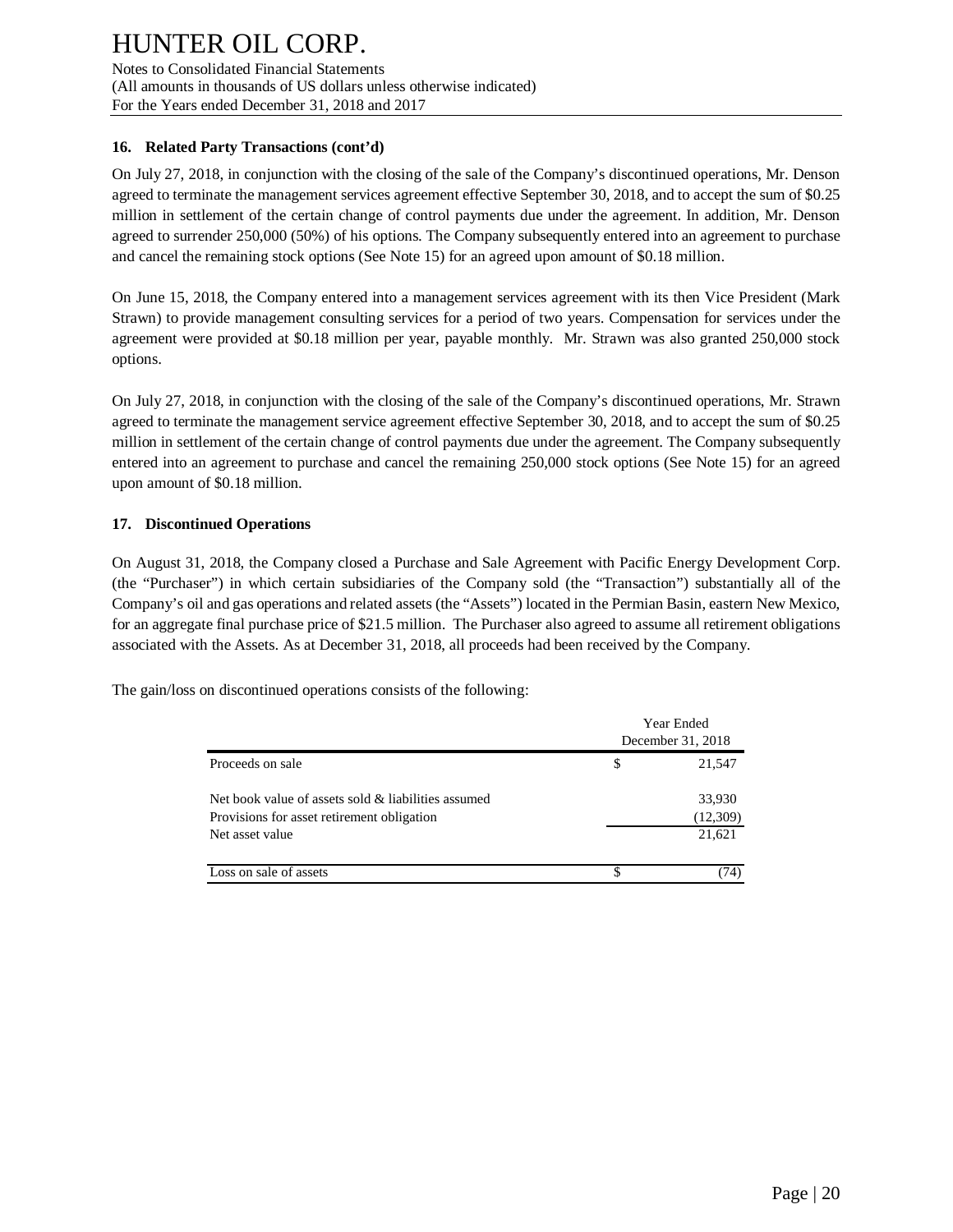Notes to Consolidated Financial Statements (All amounts in thousands of US dollars unless otherwise indicated) For the Years ended December 31, 2018 and 2017

#### **17. Discontinued Operations (cont'd)**

The results of discontinued operations are as follows:

|                                           |              | Year Ended |    |         |  |
|-------------------------------------------|--------------|------------|----|---------|--|
|                                           | December 31, |            |    |         |  |
|                                           |              | 2018       |    | 2017    |  |
| <b>Revenues</b>                           |              |            |    |         |  |
| Oil and gas sales                         | \$           | 1,348      | \$ | 1,538   |  |
| Less: Royalties                           |              | (302)      |    | (321)   |  |
| Revenues, net of royalties                |              | 1,046      |    | 1,217   |  |
| <b>Expenses</b>                           |              |            |    |         |  |
| Operating and production costs            |              | 639        |    | 1,027   |  |
| Workover expenses                         |              | 225        |    | 49      |  |
| General and administrative                |              | 2,484      |    | 1,377   |  |
| Loss on disposition of assets             |              |            |    | 35      |  |
| Depreciation and depletion                |              | 415        |    | 558     |  |
| Accretion                                 |              | 277        |    | 441     |  |
| Other, net                                |              | 50         |    |         |  |
| Stock-based compensation                  |              | 532        |    |         |  |
| <b>Impairment</b> loss                    |              | 1,011      |    |         |  |
| <b>Total expenses</b>                     |              | 5,633      |    | 3,487   |  |
| <b>Net loss</b>                           | \$           | (4,587)    | \$ | (2,270) |  |
| <b>Loss from Discontinued Operations:</b> |              |            |    |         |  |
| Results from discontinued operations      | \$           | (4,587)    |    |         |  |
| Loss on disposal of assets                |              | (74)       |    |         |  |
| <b>Loss from discontinued operations</b>  | \$           | (4,661)    |    |         |  |

#### **18. Fair Value Measurements**

Fair value estimates are made at a specific point in time, using available information about the financial instrument. These estimates are subjective in nature and often cannot be determined with precision. The Company classifies fair value measurements using a fair value hierarchy that reflects the significance of the inputs used in making the measurements. The fair value hierarchy has the following levels:

- Level 1 Values are based on unadjusted quoted prices available in active markets for identical assets or liabilities as of the reporting date.
- Level 2 Values are based on inputs, including quoted forward prices for commodities, time value and volatility factors, which can be substantially observed or corroborated in the marketplace. Prices in level 2 are either directly or indirectly observable as of the reporting date.
- Level 3 Values are based on prices or valuation techniques that are not based on observable market data.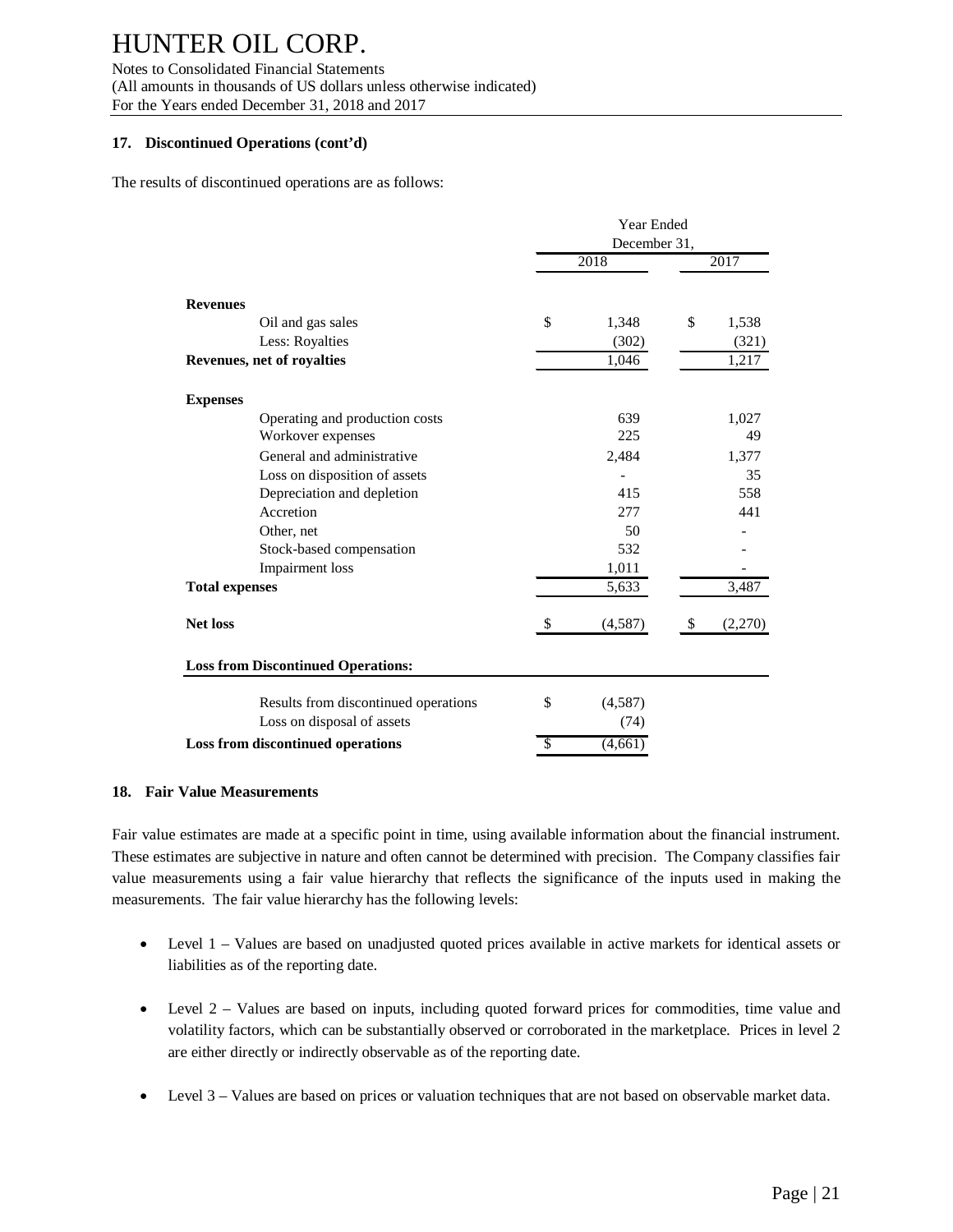#### **18. Fair Value Measurements (cont'd)**

The Company has determined that the carrying value of its short-term financial assets and liabilities (cash and cash equivalents, restricted cash, receivables, accounts payable and accrued liabilities) approximates fair value at the consolidated balance sheet dates due to the short-term maturity of these instruments.

#### **19. Risk management**

The resource industry is highly competitive and, in addition, exposes the Company to a number of risks. Resource exploration and development involves a high degree of risk, which even a combination of experience, knowledge and careful evaluation may not be able to overcome. It is also highly capital intensive and the ability to complete a development project may be dependent on the Company's ability to raise additional capital. In certain cases, this may be achieved only through joint ventures or other relationships, which would reduce the Company's ownership interest in the project. There is no assurance that development operations will prove successful.

**Risks Associated with Financial Assets and Liabilities** – The Company is exposed to financial risks arising from its financial assets and liabilities. Financial risks include market risks (such as commodity prices, foreign exchange and interest rates), credit risk and liquidity risk. The future cash flows of financial assets or liabilities may fluctuate due to movements in market prices and the exposure to credit and liquidity risks. Disclosures relating to exposure risk are provided in detail as follows:

**Credit Risk -** Credit risk is the risk of an unexpected loss if a customer or counterparty to a financial instrument fails to meet its contractual obligations. The Company's financial instruments exposed to concentrations of credit risk are primarily cash and cash equivalents, including restricted cash, and accounts receivable. The Company has little exposure to credit risk as all of its deposits and related receivable are with major financial institutions or government related receivables.

**Liquidity Risk** - Liquidity risk is the risk that the Company will not be able to meet its financial obligations as they fall due. The Company's approach to managing liquidity risk is to ensure, as far as possible, that it will always have sufficient liquidity to meet liabilities when due. At December 31, 2018, the Company had cash of \$1.7 million, excluding restricted cash of \$0.03 million. The Company is dependent on raising funds by borrowings, equity issues, or asset sales to finance its ongoing operations, capital expenditures and acquisitions. The contractual maturity of the majority of accounts payable is within three months or less. The Company has historically financed its expenditures and working capital requirements through the sale of common stock or, on occasion, through the issuance of shortterm debt.

**Foreign Exchange Risk -** Substantially all of the Company's assets and expenditures are either denominated in or made with US dollars. As a result, the Company has very limited exposure to foreign exchange risk in relation to existing commitments or assets denominated in a foreign currency. The Company has chosen not to enter into any foreign exchange contracts since its Canadian dollar working capital balances are not significant to the consolidated entity.

**Commodity Price Risk -** The Company is no longer exposed to commodity price risk following the sale of its discontinued operations. The Company had no derivative contracts in place at December 31, 2018.